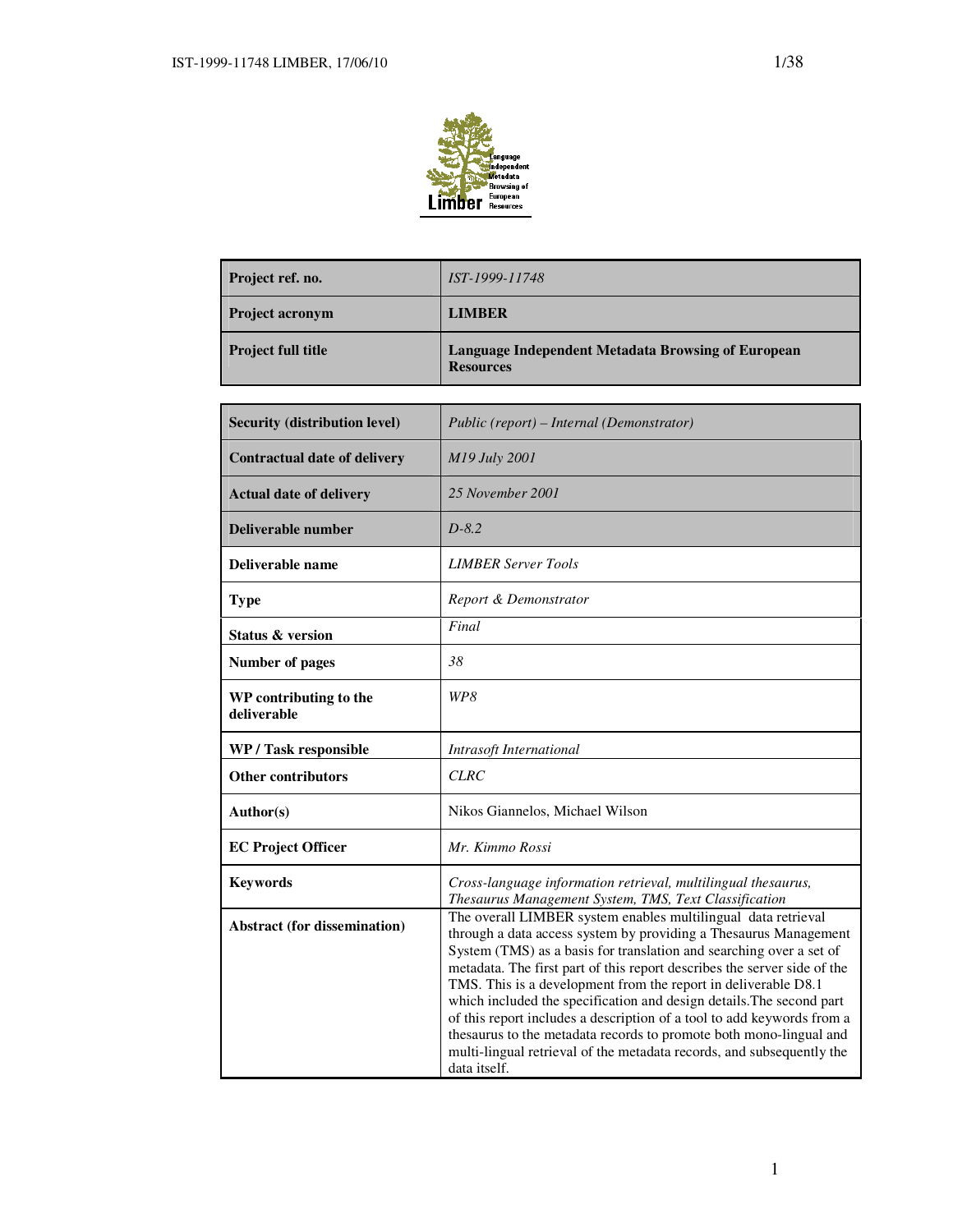| 1.                                                                                                       | <b>CONTENTS</b>                                                                                                                                                                                                                                                                                | $\mathbf 2$                                                                  |
|----------------------------------------------------------------------------------------------------------|------------------------------------------------------------------------------------------------------------------------------------------------------------------------------------------------------------------------------------------------------------------------------------------------|------------------------------------------------------------------------------|
| 2.                                                                                                       | <b>EXECUTIVE SUMMARY</b>                                                                                                                                                                                                                                                                       | 4                                                                            |
| 3.                                                                                                       | THE LIMBER THESAURUS MANAGEMENT SYSTEM SERVER.                                                                                                                                                                                                                                                 | 5                                                                            |
| 3.1                                                                                                      | <b>Introduction</b>                                                                                                                                                                                                                                                                            | 5                                                                            |
| 3.2                                                                                                      | <b>Installation</b>                                                                                                                                                                                                                                                                            | 5                                                                            |
| 3.3<br>3.3.1<br>3.3.2<br>3.3.3<br>3.3.4<br>3.3.5<br>3.3.6<br>3.3.7<br>3.3.8<br>3.3.9<br>3.3.10<br>3.3.11 | Using the LIMBER TMS Server - GAIN<br><b>General Description</b><br>Queries<br>Tree Views menu<br>Queries menu<br>Retrieval menu<br><b>Query Result Presentation</b><br><b>Column Textual Display</b><br><b>Hierarchical Report Display</b><br>Tree Display<br><b>Star View</b><br>Object Card | 5<br>5<br>$\,8\,$<br>$\,8\,$<br>10<br>11<br>12<br>12<br>13<br>14<br>15<br>16 |
| 3.4<br>3.4.1                                                                                             | The web API to the TMS Server<br>Installation                                                                                                                                                                                                                                                  | 16<br>16                                                                     |
| 3.5                                                                                                      | Using the web API                                                                                                                                                                                                                                                                              | 17                                                                           |
|                                                                                                          | THE LIMBER INDEXING TOOL                                                                                                                                                                                                                                                                       | 19                                                                           |
| 4.                                                                                                       | <b>INTRODUCTION</b>                                                                                                                                                                                                                                                                            | 19                                                                           |
| 5.                                                                                                       | <b>ARCHITECTURE OF THE INDEXER</b>                                                                                                                                                                                                                                                             | 20                                                                           |
| 5.1                                                                                                      | The General Machine Learning Approach                                                                                                                                                                                                                                                          | 21                                                                           |
| 5.2<br>5.2.1<br>5.2.2<br>5.2.3                                                                           | Reading and preprocessing the document.<br>Flattening the structure of the metadata record.<br>Removing stop words.<br>Stemming (optional).                                                                                                                                                    | 22<br>$23\,$<br>23<br>23                                                     |
| 5.3<br>5.3.1                                                                                             | <b>Indexing the document</b><br><b>Term Reduction</b>                                                                                                                                                                                                                                          | 23<br>24                                                                     |
| 5.4<br>5.4.1<br>5.4.2<br>5.4.3                                                                           | <b>Constructing a classifier</b><br>Probabilistic or Bayesian Methods<br>kth Nearest Neighbour<br>Profiling the input files                                                                                                                                                                    | 25<br>25<br>25<br>26                                                         |
| 5.5                                                                                                      | <b>Classifier Evaluation</b>                                                                                                                                                                                                                                                                   | 29                                                                           |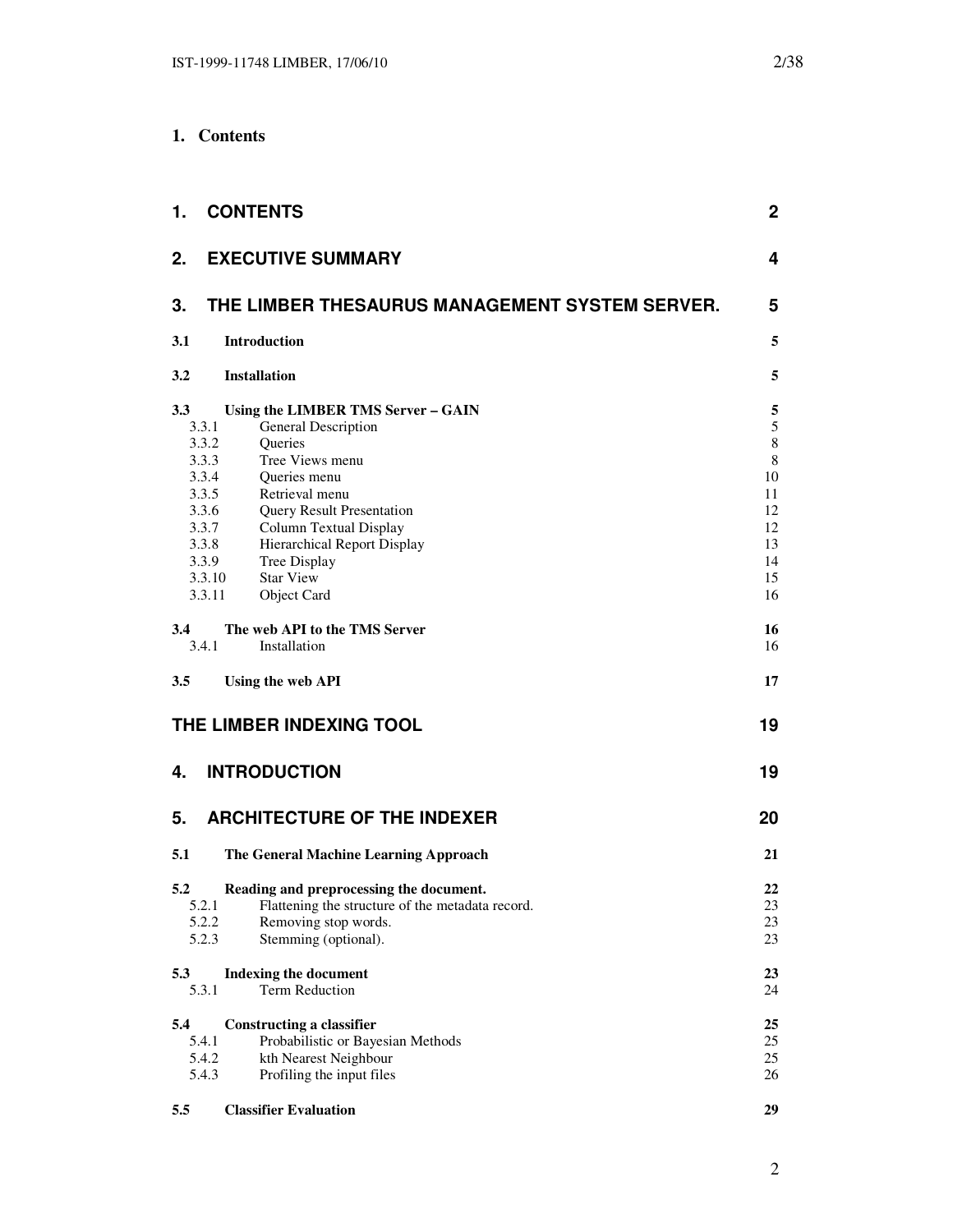| 5.6   | <b>Multilingual Indexing</b>                            | 30 |  |
|-------|---------------------------------------------------------|----|--|
| 6.    | USING THE INDEXING TOOL                                 | 30 |  |
| 6.1   | <b>Task Scenarios</b>                                   | 30 |  |
| 6.1.1 | Creating a classifier                                   | 31 |  |
| 6.1.2 | Classifying a metadata record                           | 32 |  |
| 6.1.3 | Indexing Tool Options                                   | 36 |  |
| 6.2   | <b>Installation and Use of the Indexing Tool</b>        | 37 |  |
| 6.3   | <b>Conclusion and Future Work for the Indexing Tool</b> | 37 |  |
|       | <b>REFERENCES.</b>                                      | 38 |  |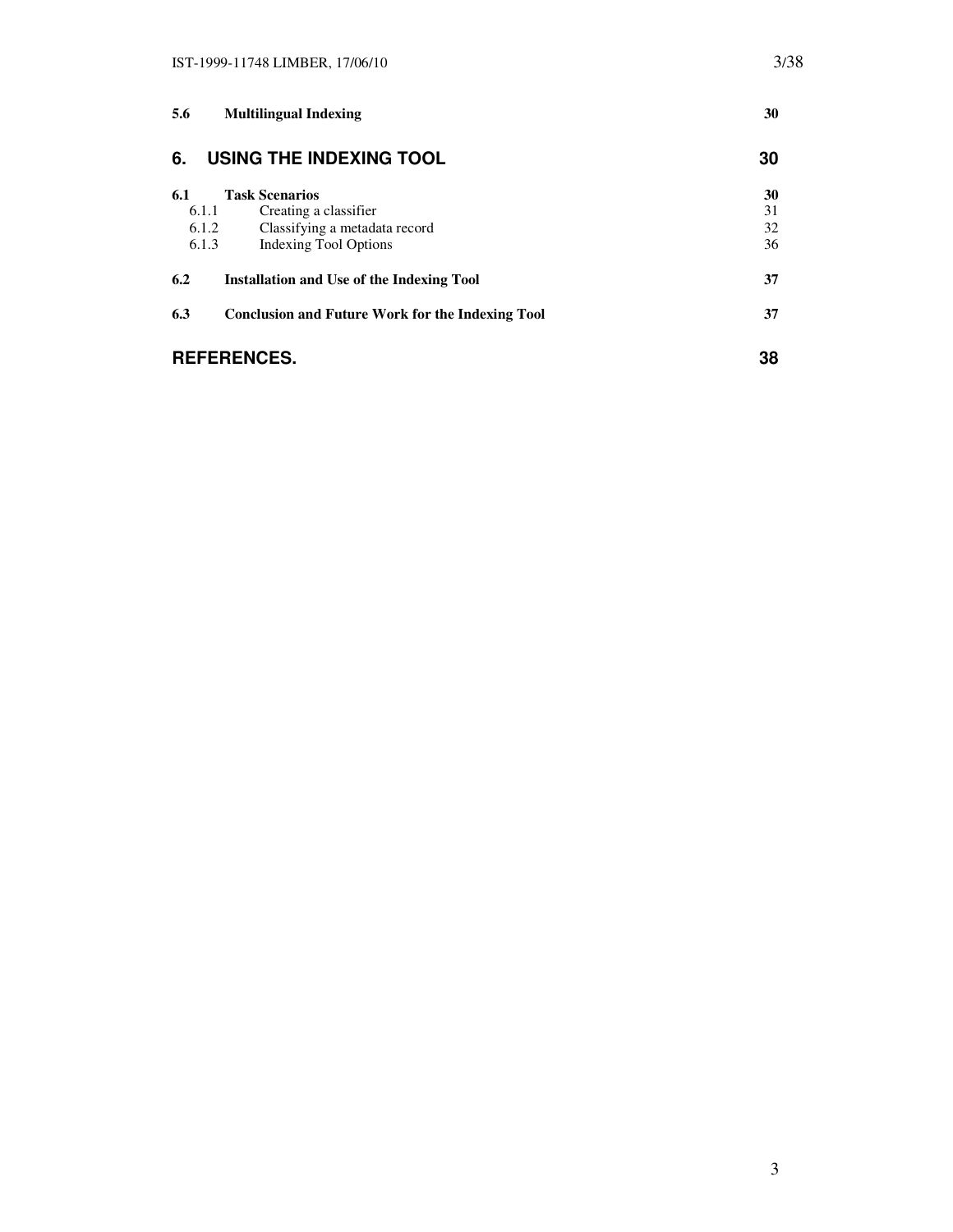# **2. Executive Summary**

The overall LIMBER system enables multilingual data retrieval through a data access system by providing a Thesaurus Management System (TMS) as a basis for translation and searching over a set of metadata.

The first part of this report describes the server side of the TMS. This is a development from the report in deliverable D8.1 which included the specification and design details.

The second part of this report includes a description of a tool to add keywords from a thesaurus to the metadata records to promote both mono-lingual and multi-lingual retrieval of the metadata records, and subsequently the data itself.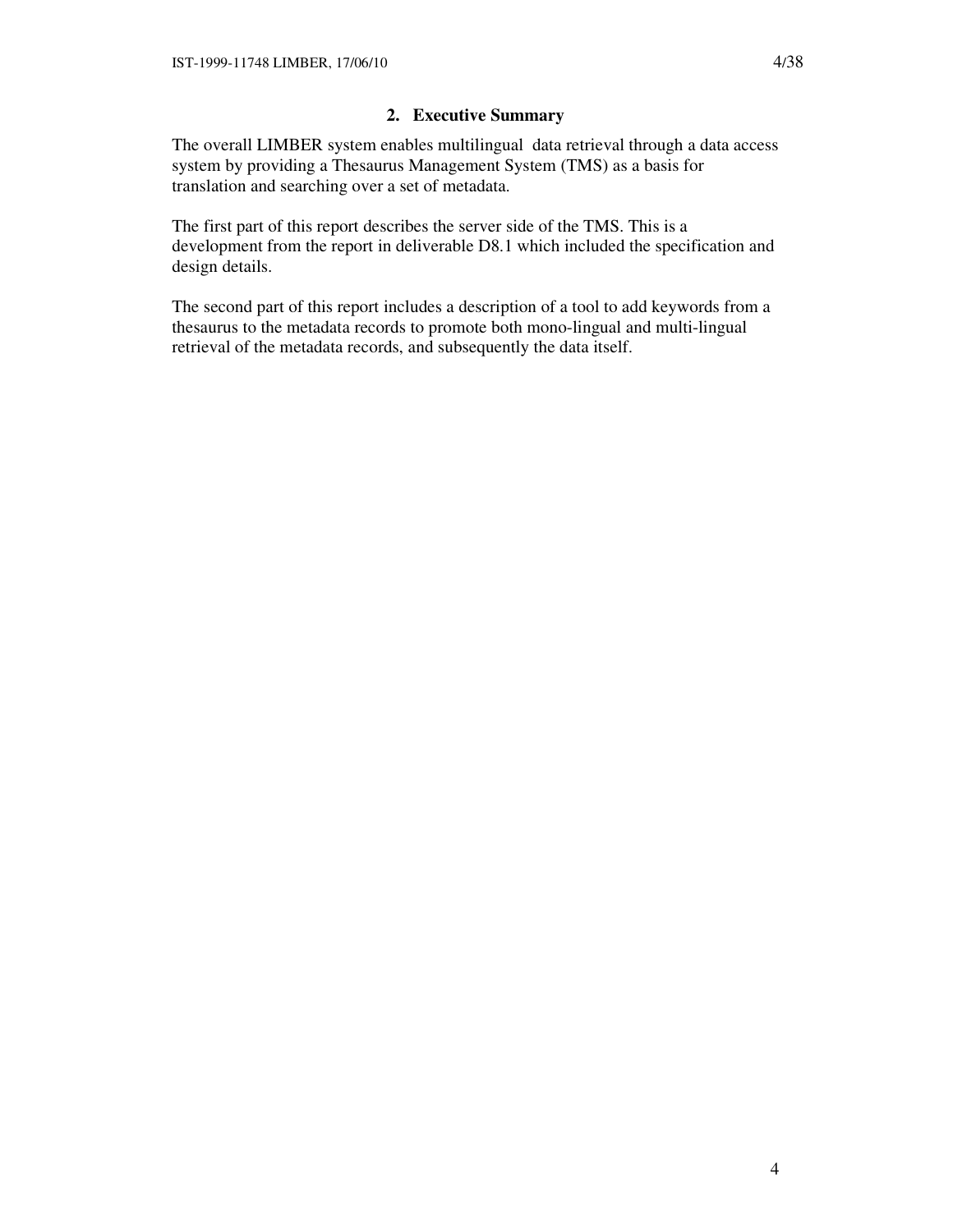### **3. The LIMBER Thesaurus Management System Server.**

The purpose of this chapter is to present the functionality and usage of the LIMBER Thesaurus Management System (TMS).

### **3.1 Introduction**

The LIMBER TMS consists of a tool to develop multilingual thesauri and a terminology server for cataloguers and for distributed access to heterogeneous electronic collections. The distinct features of the TMS are its capability to store, develop and access multiple thesauri and their interrelations under one database schema, to create any relevant view thereon and to specialize dynamically any kind of relation into new ones.

The LIMBER TMS graphical user interface (also called **Graphical Analysis Interface - GAIN**) allows the unconstrained navigation within and between different thesauri and the execution of predefined queries and graphical views to identify concepts for cataloguing or database queries, to identify translations or equivalent expressions for information access in heterogeneous environments, and to control the quality and logical consistency of a system of interlined thesauri during the development.

The LIMBER TMS server can be integrated in a distributed, heterogeneous environment. As a central, eventually repeated component, it can replace the cumbersome implementation and population of thesaurus management features in collection databases and library systems, due to access through its programmatic interface. It further allows automatic term expansion and translation in distributed access environment. This use requires consistency of the equivalence relations established between thesauri.

### **3.2 Installation**

The LIMBER TMS is distributed in a CD. Installation is performed simply, by double clicking on the "setup.exe" file, located in the CD's root directory. After the completion of the installation, the LIMBER TMS, along with the reduced HASSET thesaurus, is ready for use.

## **3.3 Using the LIMBER TMS Server – GAIN**

### *3.3.1 General Description*

The Graphical Analysis Interface (hereafter called *GAIN*) will be described in detail in the next few chapters. Gain is used to access and manipulate the LIMBER TMS locally (i.e. from the same computer where the TMS is installed).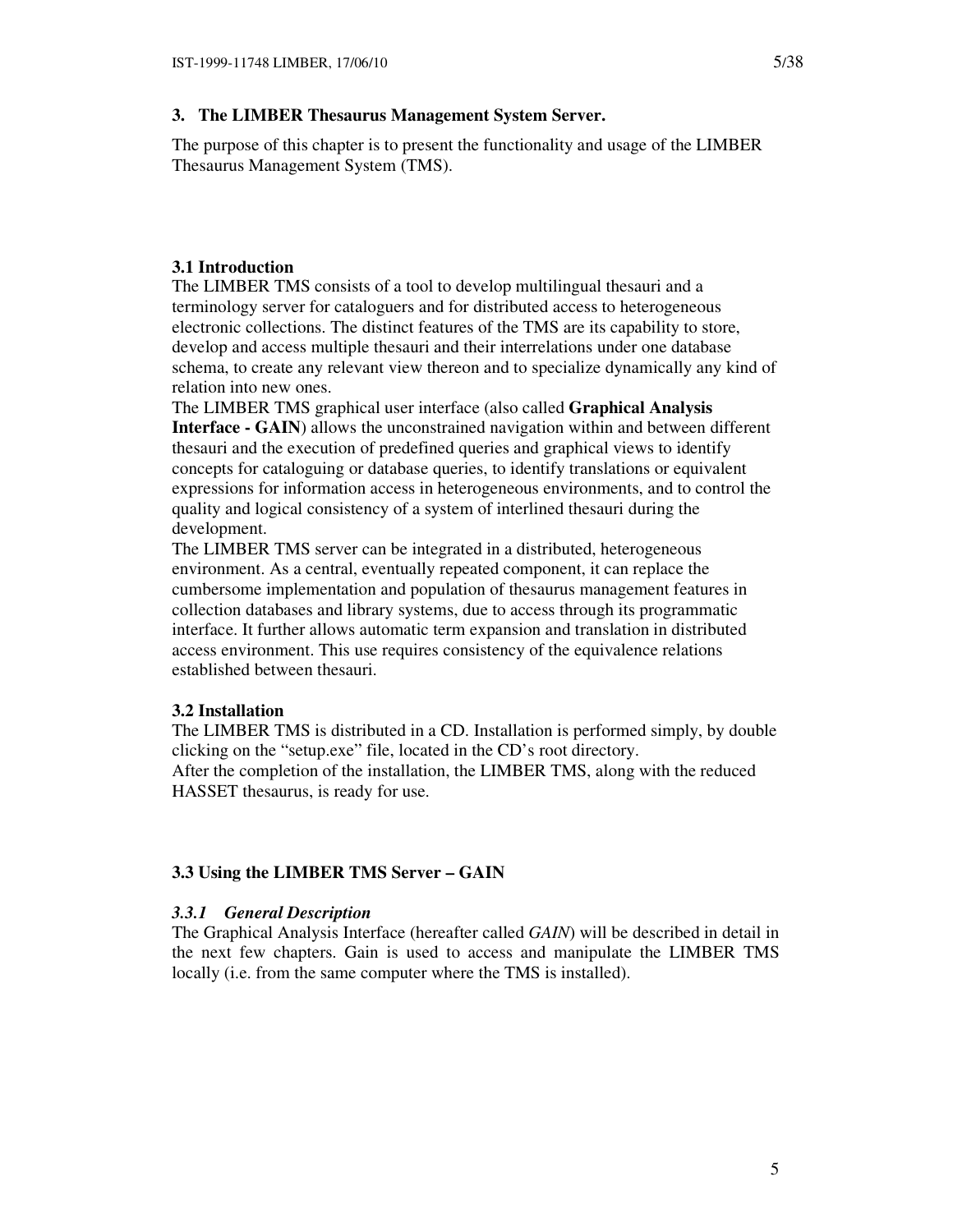

### **Figure 1** GAIN main window

GAIN cooperates with the query processor of the LIMBER TMS base. Information can be retrieved from the TMS, by executing one of a set of built-in queries, which are offered as a menu of choices by the interface. The query processor extracts data from the TMS base and displays the result on the screen. The result can be seen in two ways: graphically, on the window of the graphical subsystem or textually, on a textwindow. There are many types of predefined queries; some of them are graphical (display the result in graphical mode), while others are textual (display the result in textual mode). The current selection of the query type is displayed by the query type field, which is always visible (see Figure 1). A query may have one parameter on which it operates or may have none. This parameter, referenced in the following as *Query Target*, must be an object existing in the TMS base. The Query Target is always visible and can be changed in multiple ways by the user.

The GAIN main window is divided in three basic areas (see Figure 1):

- the *Menu-bar*, which provides all the built-in queries and a set of operations on the visual representation of the query results.
- the *Query Info area*, which includes the *Query Target* area and a toolbar for the most frequently used operations.
- the *Query Results area*, which displays the results (graphical or textual) of the queries to the LIMBER base (hereafter referred as "Text Area" and "Graph Area")

Except of the main window a number of pop-up windows are triggered by the menubar or the toolbar selections: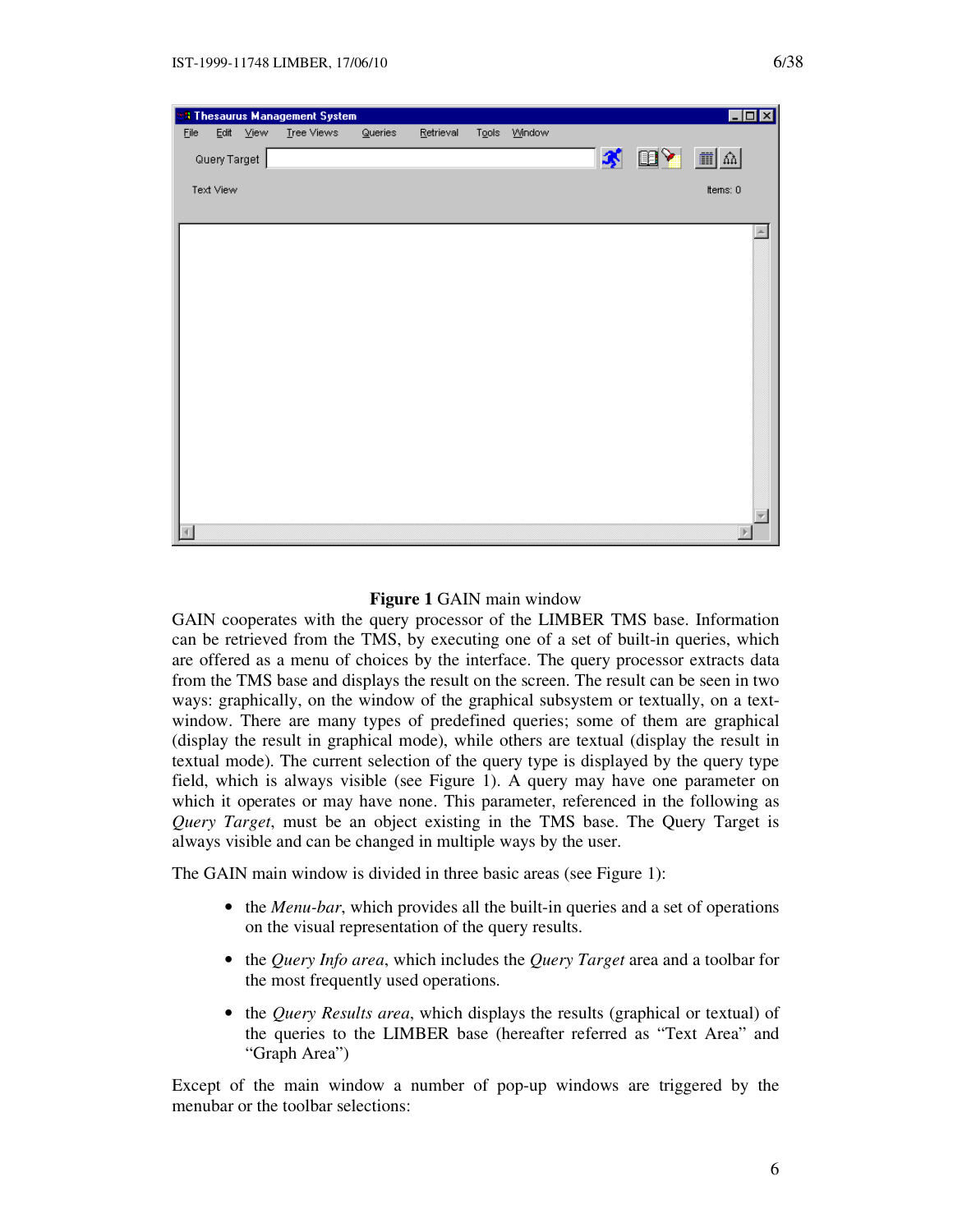- the *Object Card window*, which displays the textual description of an object.
- the *Global View window*, which displays the global view of the graph presented in the graphical window.
- the *Options window,* which enables the user to set its preferences for the fonts, colors and text messages of the user interface area.
- the *History window*, which includes a list of the last executed queries.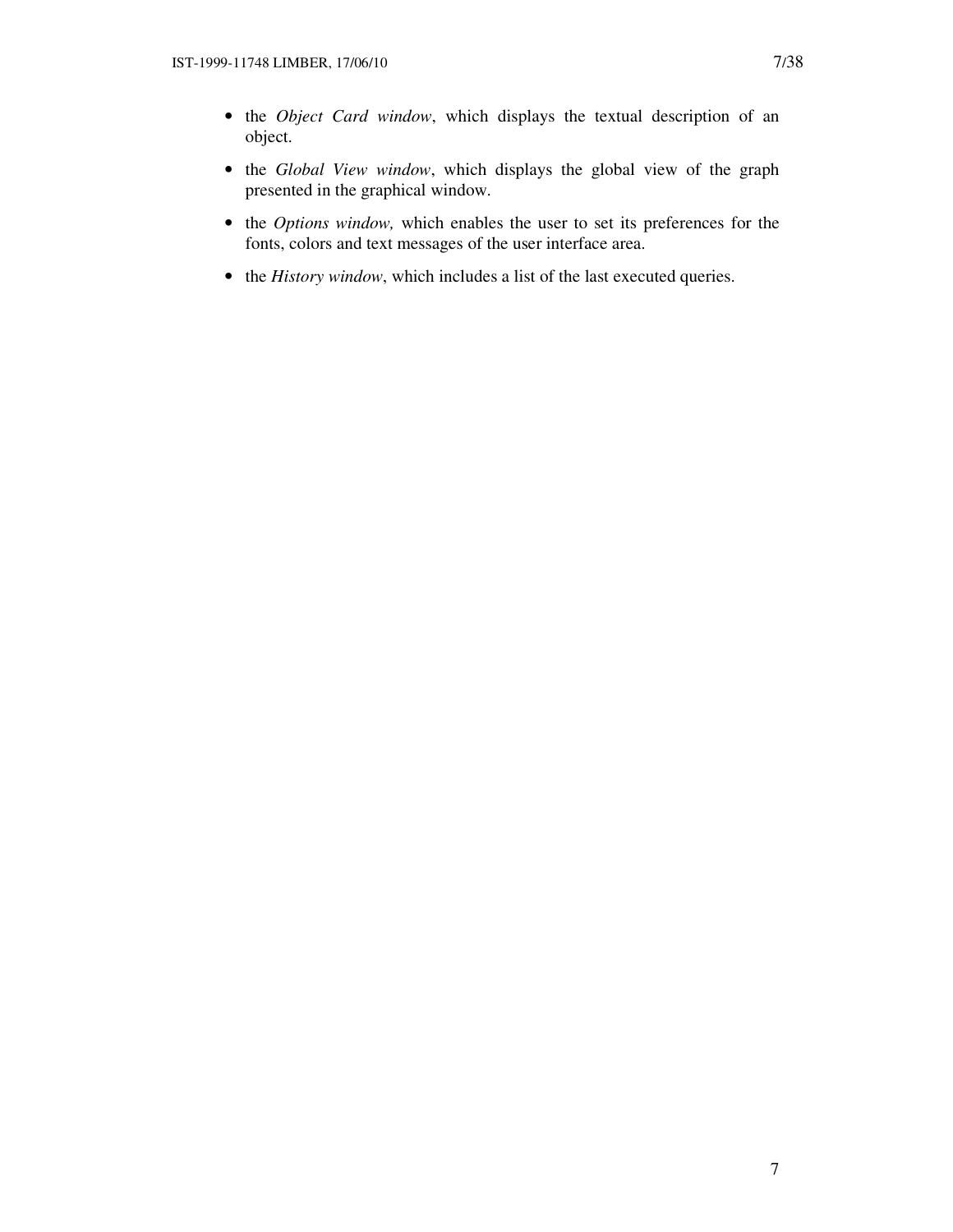# *3.3.2 Queries*

The LIMBER TMS provides three menus of built-in queries: a) the *Tree Views,* a menu of queries whose results are displayed in graphical mode, b) the *Queries*, a menu of queries whose results are displayed in textual mode and c) the *Retrieval,* a menu of queries by classification facets, whose results are displayed in textual mode.

# *3.3.3 Tree Views menu*

The graphical queries are performing search in depth, and they are performed on a specific target. They provide visual information about connection between objects. The query *StarView* is an equivalent graphical representation of an *Object Card.*

Figure 2 shows the *Tree View* menu. Figure 3 shows the *Global View* window, which displays the global view of the graph presented in the *Graph Area* in Figure 2.



**Figure 2** *Tree View* menu displays graphical query results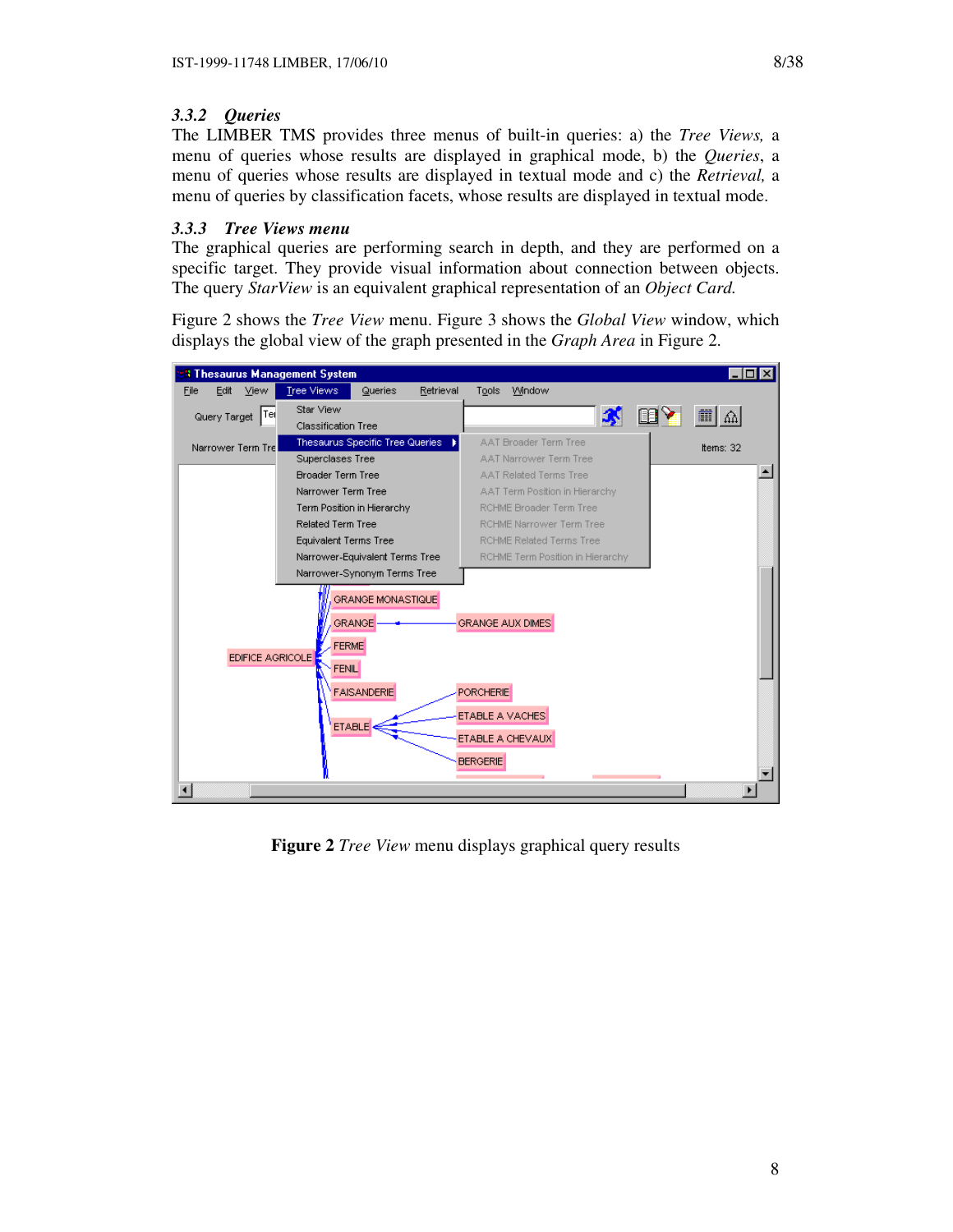

**Figure 3** *Global View* window shows which part of the graph is visible.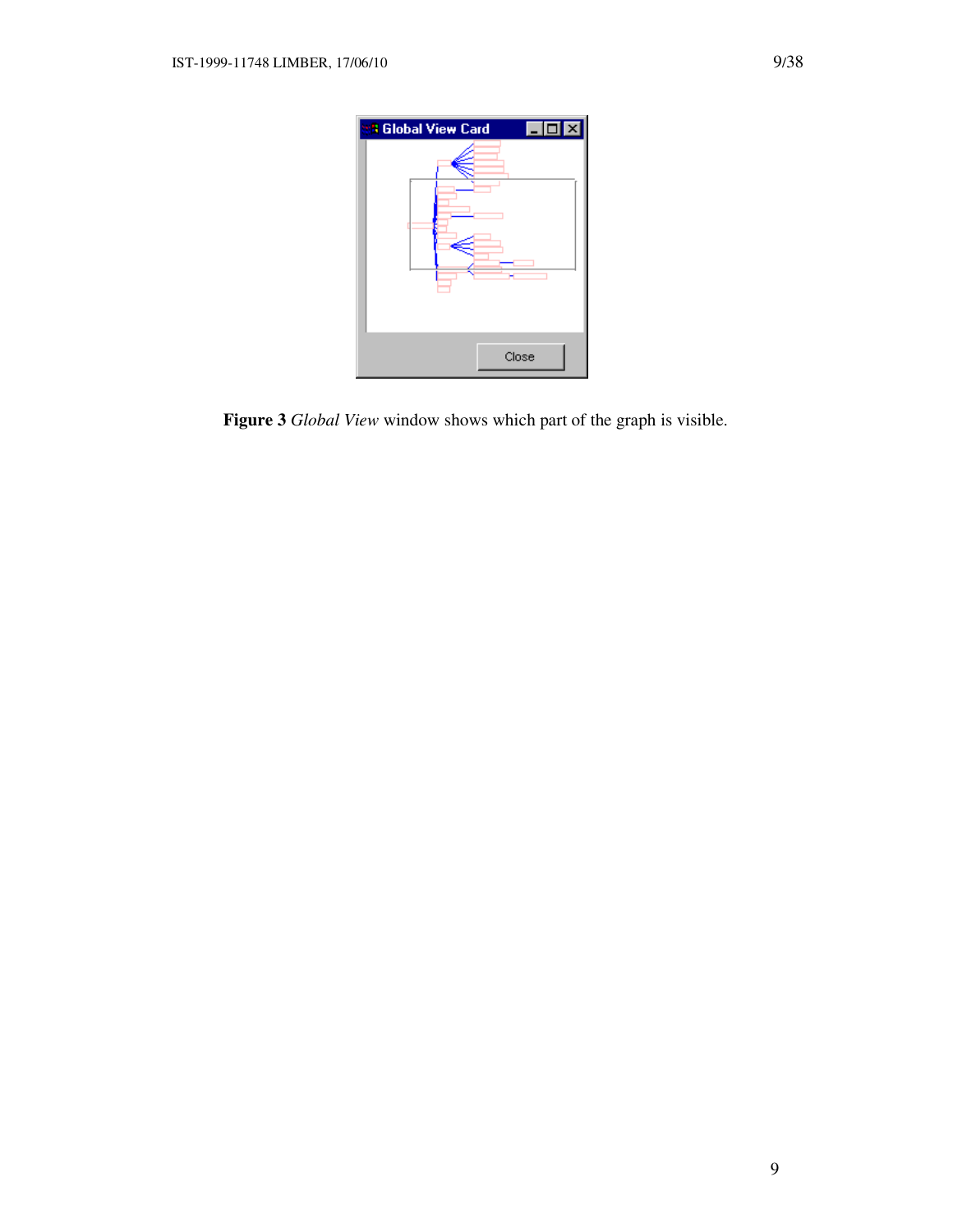# *3.3.4 Queries menu*

The results of the *Queries* are displayed in the *Text area* in columns (see Figure 4). This menu provides queries about all facets, or all facets by a specific parameter (*QueryTarget*). The queries about all facets (do not apply on a specific *Query Target)* have the prefix "*List All"*.

| <b>3 Thesaurus Management System</b>                                                                                                                                   |                                        |                              | – I⊡I ×                                                                                                        |
|------------------------------------------------------------------------------------------------------------------------------------------------------------------------|----------------------------------------|------------------------------|----------------------------------------------------------------------------------------------------------------|
| Edit<br>View<br>Tree Views<br>File                                                                                                                                     | Queries<br>Retrieval                   | Window<br>Tools              |                                                                                                                |
| TermeFr'EDIFICE AC<br>Query Target                                                                                                                                     | Hierarchical Report<br>General Queries | ٠                            | <b>BY</b><br>■△<br>K                                                                                           |
| List All MERIMEE Hierarchies                                                                                                                                           | Thesauri                               |                              | lterns: 20                                                                                                     |
| TOP TERM                                                                                                                                                               | Facets                                 |                              | ERRARCHY                                                                                                       |
|                                                                                                                                                                        | Hierarchies                            | List All AAT Hierarchies     |                                                                                                                |
| <architecture agricole=""></architecture>                                                                                                                              | Terms                                  | List All MERIMEE Hierarchies | architecture agricole>                                                                                         |
| <architecture artisanale=""><br/>≺architecture commerciale⊁</architecture>                                                                                             | Consistency Checking                   | List All RCHME Hierarchies   | architecture artisanale><br>architecture commerciale>                                                          |
| <architecture culture="" de="" loisir<="" recherche="" sport="" td=""><td></td><td>List All ICCD Hierarchies</td><td>architecture de culture reche</td></architecture> |                                        | List All ICCD Hierarchies    | architecture de culture reche                                                                                  |
| <architecture culture="" de="" loisir<="" recherche="" sport="" td=""><td></td><td>List All DAMD Hierarchies</td><td>architecture de culture reché</td></architecture> |                                        | List All DAMD Hierarchies    | architecture de culture reché                                                                                  |
| <architecture de="" jardin=""></architecture>                                                                                                                          |                                        |                              | <architecture de="" jardin=""></architecture>                                                                  |
| <architecture collectivité="" de="" l'administration="" la="" ou=""></architecture>                                                                                    |                                        |                              | <architecture de="" l'administrat<="" td=""></architecture>                                                    |
| <architecture domestique=""><br/><architecture financière="" fiscale="" ou=""></architecture></architecture>                                                           |                                        |                              | <architecture domestique=""><br/><architecture final<="" fiscale="" ou="" td=""></architecture></architecture> |
| <architecture commémorative="" funéraire="" ou="" votive=""></architecture>                                                                                            |                                        |                              | <architecture con<="" funéraire="" ou="" td=""></architecture>                                                 |
| <architecture d'assistance="" de="" hospitalière="" ou="" protection="" sociale=""></architecture>                                                                     |                                        |                              | <architecture hospitalière="" ou<="" td=""></architecture>                                                     |
| <architecture industrielle=""></architecture>                                                                                                                          |                                        |                              | <architecture industrielle=""></architecture>                                                                  |
| <architecture de="" judiciaire="" ou="" police="" pénitentiaire=""></architecture>                                                                                     |                                        |                              | <architecture judiciaire="" ou="" pé<="" td=""></architecture>                                                 |
| <architecture militaire=""></architecture>                                                                                                                             |                                        |                              | <architecture militaire=""></architecture>                                                                     |
| <architecture religieuse=""></architecture>                                                                                                                            |                                        |                              | <architecture religieuse=""></architecture>                                                                    |
| <architecture scolaire=""></architecture>                                                                                                                              |                                        |                              | <architecture scolaire=""></architecture>                                                                      |
| <descripteurs communs="" les="" oeuvres="" toutes="" à=""><br/><dénie civil=""></dénie></descripteurs>                                                                 |                                        |                              | <descripteurs communs="" toutes<br="" à=""><dénie civil=""></dénie></descripteurs>                             |
| <urbanisme aménagement="" du="" et="" territoire=""></urbanisme>                                                                                                       |                                        |                              | <urbanisme aménagement="" du="" et="" t<="" td=""></urbanisme>                                                 |
| <urbanisme aménagement="" du="" et="" territoire=""></urbanisme>                                                                                                       |                                        |                              | <urbanisme aménagement="" du="" et="" t<="" td=""></urbanisme>                                                 |
|                                                                                                                                                                        |                                        |                              |                                                                                                                |
|                                                                                                                                                                        |                                        |                              |                                                                                                                |
|                                                                                                                                                                        |                                        |                              |                                                                                                                |
|                                                                                                                                                                        |                                        |                              |                                                                                                                |
|                                                                                                                                                                        |                                        |                              |                                                                                                                |
|                                                                                                                                                                        |                                        |                              |                                                                                                                |
|                                                                                                                                                                        |                                        |                              |                                                                                                                |

**Figure 4** *Queries* menu displays textual results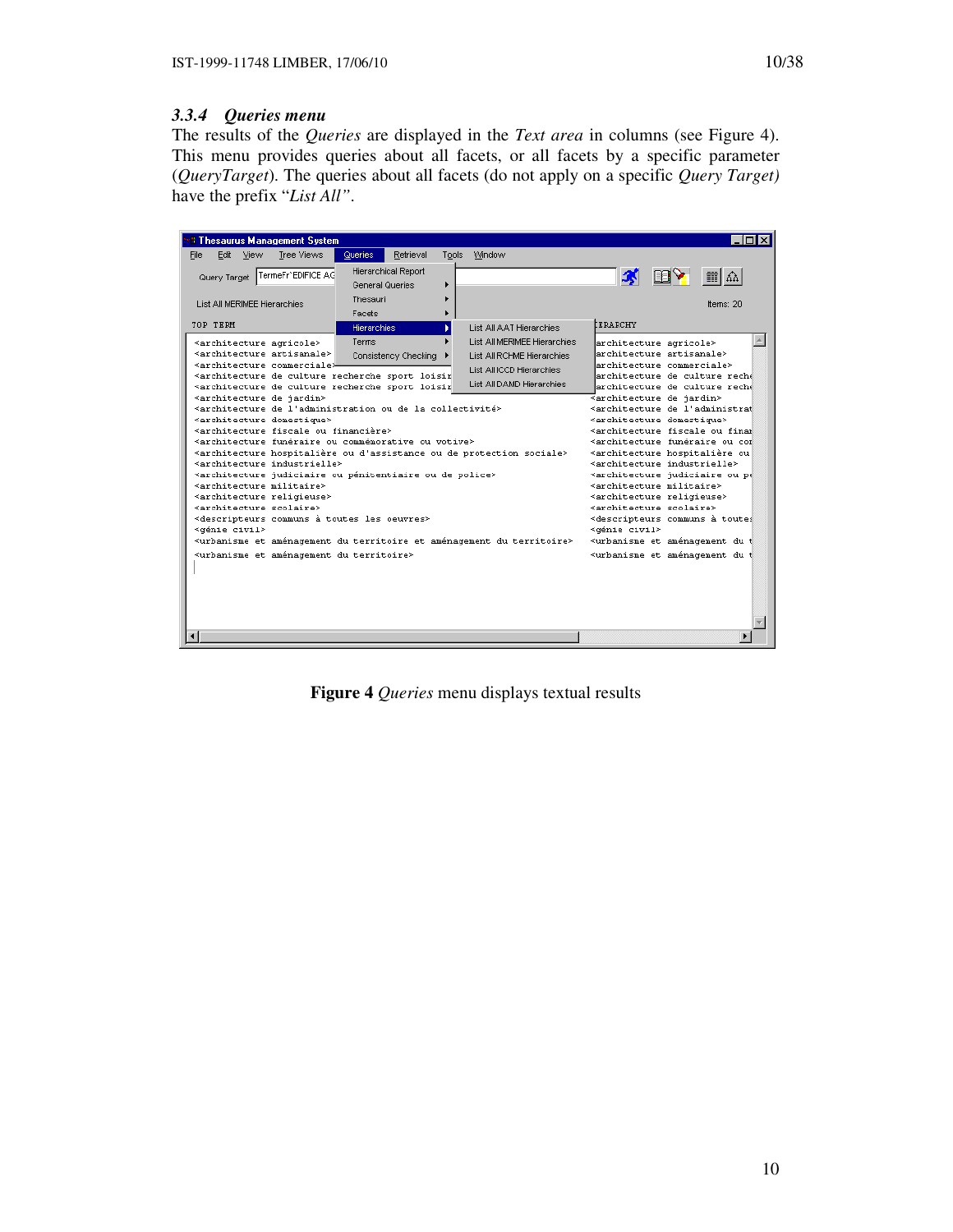This menu provides queries about all facets by combinations of all others. The user can "fill" the specified facet from the *QueryTarget.*



**Figure 5** *Retrieval* menu displays textual results**.**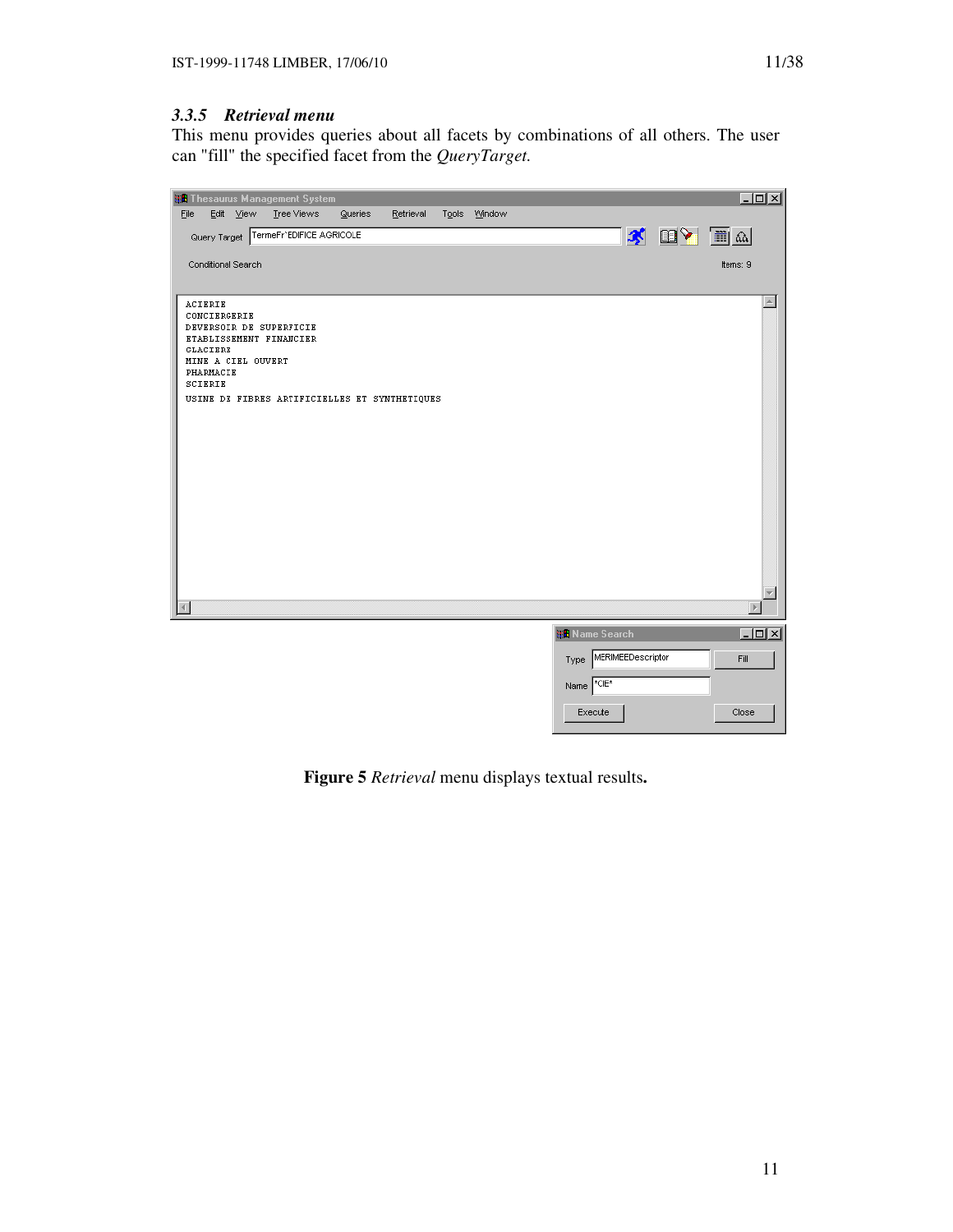# *3.3.6 Query Result Presentation*

The LIMBER-TMS provides various presentations for the information retrieved from the LIMBER base. Selecting a query from the *Queries* menu or the *Retrieval* menu the textual results are displayed in columns, while selecting a query from the *Tree View* menu the results are displayed as graphs. A specific *Tree View* query, called *Star View,* presents all the information associated with an object (designated in the *Query Target*) in the form of a tree-graph, while the same information is presented in textual form in a pop-up window, called *Object Card.* 

# *3.3.7 Column Textual Display*

The result of textual queries is the names of the objects existing in the answer set. This information may be presented in columns, as shown in Figure 6. Each column corresponds to an attribute of the objects in the answer set. The kind of each attribute appears as a label above the corresponding column.



**Figure 6** *Text Area* displays the results in columns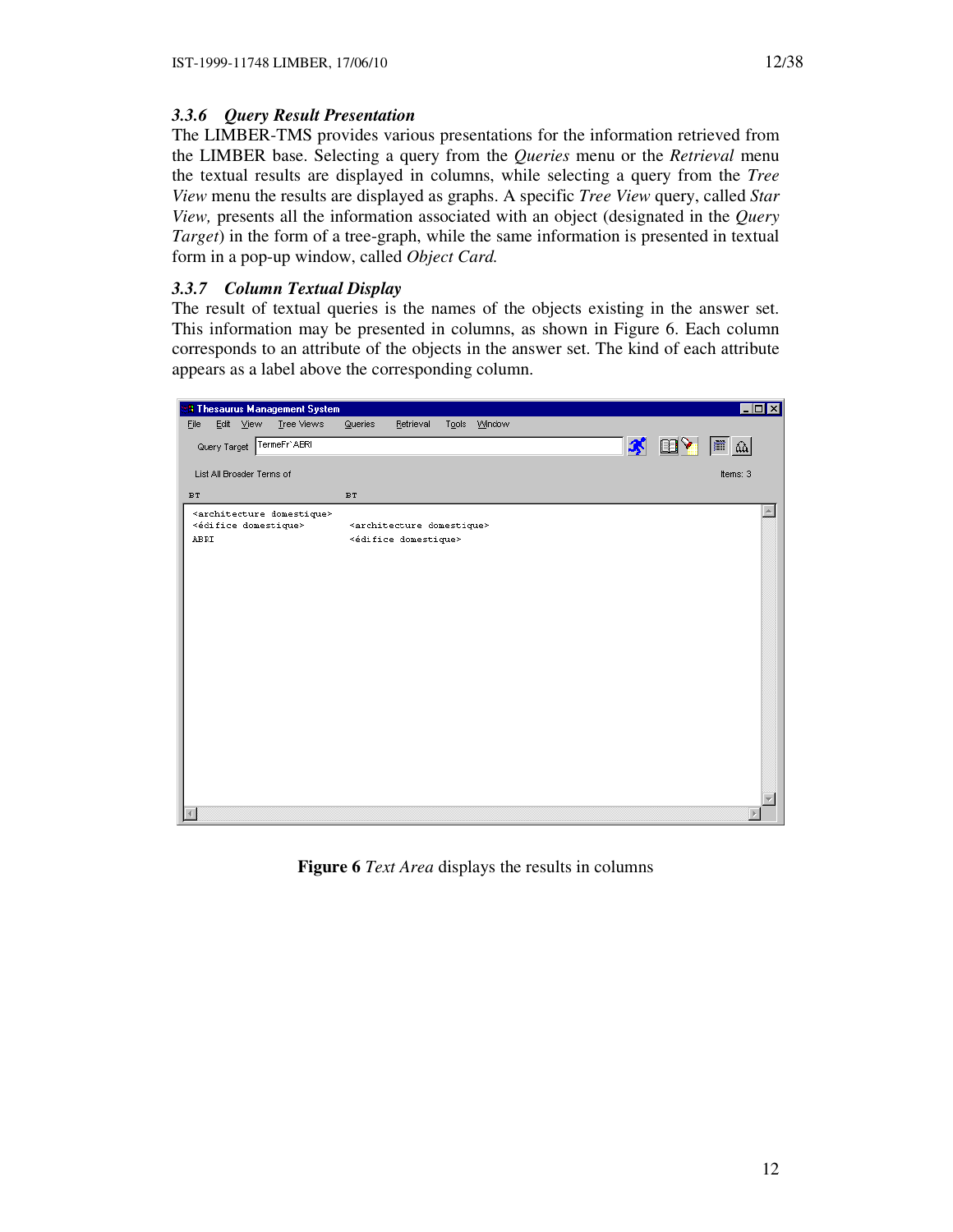# *3.3.8 Hierarchical Report Display*

The result of a hierarchical report is the textual representation of a tree graph query (e.g. Narrower Term Tree) as shown in Figure 7.

When splitting has been done for a node the symbol M is added in front of this node and the number N (declaring the repetition) is also added in front of the repeated node (see PIGEONNIER node in Figure 7).

| <b>3 Thesaurus Management System</b>                                                                                                                       |                                            |                      |   |              |                         |                       |  |
|------------------------------------------------------------------------------------------------------------------------------------------------------------|--------------------------------------------|----------------------|---|--------------|-------------------------|-----------------------|--|
| Eile<br>Edit View<br>Tree Views                                                                                                                            | <b>Queries</b>                             | Retrieval            |   | Tools Window |                         |                       |  |
| TermeFr` <architectu< td=""><td>Hierarchical Report</td><td></td><td></td><td></td><td><mark>ි∛ ⊞ γ</mark> ∏ ∆</td><td></td><td></td></architectu<>        | Hierarchical Report                        |                      |   |              | <mark>ි∛ ⊞ γ</mark> ∏ ∆ |                       |  |
| Query Target                                                                                                                                               | General Queries                            |                      | ▶ |              |                         |                       |  |
|                                                                                                                                                            | Thesauri                                   |                      |   |              |                         |                       |  |
| Hierarchical Report                                                                                                                                        | Facets                                     |                      |   |              |                         | Items: 0              |  |
|                                                                                                                                                            | Hierarchies                                |                      |   |              |                         |                       |  |
|                                                                                                                                                            |                                            |                      |   |              |                         |                       |  |
| <architecture agricole=""><br/>-<br/><ensemble agricole=""></ensemble></architecture>                                                                      | Terms                                      |                      |   |              |                         |                       |  |
| $\overline{a}$<br>$\overline{\phantom{0}}$                                                                                                                 |                                            | Consistency Checking |   |              |                         |                       |  |
| <b>EDIFICE AGRICOLE</b>                                                                                                                                    |                                            |                      |   |              |                         |                       |  |
| CELLIER<br>$\qquad \qquad -$                                                                                                                               |                                            |                      |   |              |                         |                       |  |
| $\overline{\phantom{a}}$<br>CUVAGE                                                                                                                         |                                            |                      |   |              |                         |                       |  |
| $\overline{\phantom{0}}$<br>DEPENDANCE<br>$\overline{\phantom{a}}$<br>ENTREPOT AGRICOLE                                                                    |                                            |                      |   |              |                         |                       |  |
| $\overline{\phantom{0}}$<br>$\overline{a}$                                                                                                                 | COOPERATIVE AGRICOLE                       |                      |   |              |                         |                       |  |
| $\overline{\phantom{a}}$<br>$\overline{\phantom{a}}$<br>$\sim$                                                                                             |                                            | COOPERATIVE VINICOLE |   |              |                         |                       |  |
| $\overline{\phantom{a}}$<br>$\overline{\phantom{a}}$                                                                                                       | HANGAR AGRICOLE                            |                      |   |              |                         |                       |  |
| $\overline{\phantom{a}}$<br>$\overline{\phantom{a}}$                                                                                                       | REMISE AGRICOLE                            |                      |   |              |                         |                       |  |
| $\overline{\phantom{0}}$<br>$\overline{\phantom{a}}$<br>$\overline{\phantom{a}}$                                                                           | CHARRETERIE                                |                      |   |              |                         |                       |  |
| <b>ETABLE</b><br>$\overline{\phantom{0}}$<br>$\overline{\phantom{0}}$<br>$\overline{\phantom{0}}$<br><b>BERGERIE</b>                                       |                                            |                      |   |              |                         |                       |  |
| $\overline{a}$<br>$\overline{\phantom{a}}$<br>$\overline{\phantom{0}}$                                                                                     | ETABLE A CHEVAUX                           |                      |   |              |                         |                       |  |
| $\overline{\phantom{a}}$<br>$\overline{a}$<br>$\overline{\phantom{a}}$                                                                                     | <b>ETABLE A VACHES</b>                     |                      |   |              |                         |                       |  |
| PORCHERIE<br>$\overline{\phantom{0}}$<br>$\overline{\phantom{a}}$<br>$\overline{\phantom{0}}$                                                              |                                            |                      |   |              |                         |                       |  |
| FAISANDERIE<br>$\overline{a}$<br>$\overline{\phantom{a}}$                                                                                                  |                                            |                      |   |              |                         |                       |  |
| FENIL<br>$\overline{\phantom{a}}$<br>$\overline{\phantom{a}}$<br>$\overline{\phantom{a}}$<br>FERME<br>$\overline{\phantom{0}}$                             |                                            |                      |   |              |                         |                       |  |
| <b>GRANGE</b><br>-<br>$\overline{\phantom{a}}$                                                                                                             |                                            |                      |   |              |                         |                       |  |
| $\overline{\phantom{0}}$<br>$\overline{\phantom{a}}$<br>$\sim$                                                                                             | GRANGE AUX DIMES                           |                      |   |              |                         |                       |  |
| $\overline{\phantom{0}}$<br>$\overline{\phantom{a}}$<br>GRANGE MONASTIQUE                                                                                  |                                            |                      |   |              |                         |                       |  |
| $\overline{\phantom{0}}$<br>$\overline{\phantom{a}}$<br>HARAS                                                                                              |                                            |                      |   |              |                         |                       |  |
| $\overline{\phantom{a}}$<br>MAGNANERIE                                                                                                                     |                                            |                      |   |              |                         |                       |  |
| М<br>$\qquad \qquad -$<br>PIGEONNIER<br>$\overline{\phantom{0}}$<br>$\overline{\phantom{0}}$<br>COLOMBIER                                                  |                                            |                      |   |              |                         |                       |  |
| $\qquad \qquad -$<br>SECHOIR                                                                                                                               |                                            |                      |   |              |                         |                       |  |
| $\overline{\phantom{0}}$<br>$\overline{\phantom{a}}$                                                                                                       | PIECE D'AFFINAGE                           |                      |   |              |                         |                       |  |
| $\overline{\phantom{a}}$<br>$\overline{\phantom{0}}$                                                                                                       | SECHOIR A CHATAIGNES                       |                      |   |              |                         |                       |  |
| $\overline{a}$<br>$\overline{\phantom{a}}$<br>$\overline{\phantom{0}}$                                                                                     | SECHOIR A CHICOREE                         |                      |   |              |                         |                       |  |
| $\overline{\phantom{0}}$<br>$\overline{\phantom{a}}$<br>$\overline{\phantom{0}}$<br>$\overline{\phantom{0}}$<br>$\overline{\phantom{0}}$<br>$\overline{a}$ | <b>SECHOIR A HOUBLON</b><br>SECHOIR A MAIS |                      |   |              |                         |                       |  |
| $\overline{\phantom{0}}$<br>$\overline{\phantom{a}}$<br>$\overline{\phantom{a}}$                                                                           | SECHOIR A PEAUX                            |                      |   |              |                         |                       |  |
| $\overline{\phantom{a}}$<br>$\overline{\phantom{0}}$                                                                                                       | SECHOIR A TABAC                            |                      |   |              |                         |                       |  |
| $\overline{\phantom{0}}$<br><édicule agricole>                                                                                                             |                                            |                      |   |              |                         |                       |  |
| $\overline{\phantom{a}}$<br>ABREUVOIR                                                                                                                      |                                            |                      |   |              |                         |                       |  |
| $\overline{\phantom{a}}$<br>AIRE A BATTRE<br>$\overline{\phantom{a}}$<br>$\overline{\phantom{0}}$                                                          |                                            |                      |   |              |                         |                       |  |
| $\overline{\phantom{a}}$<br>AIRE A SECHER                                                                                                                  | AIRE A BATTRE COUVERTE                     |                      |   |              |                         |                       |  |
| $\overline{\phantom{a}}$<br>GARENNE                                                                                                                        |                                            |                      |   |              |                         |                       |  |
| POULAILLER<br>$\overline{\phantom{a}}$                                                                                                                     |                                            |                      |   |              |                         |                       |  |
| $\overline{\phantom{0}}$<br>RUCHER                                                                                                                         |                                            |                      |   |              |                         |                       |  |
| $\overline{a}$<br>$\overline{\phantom{a}}$<br>SILO                                                                                                         |                                            |                      |   |              |                         |                       |  |
| $\overline{a}$<br>$\overline{\phantom{a}}$<br>VIVIER<br>$\mathbf 1$<br>PIGEONNIER<br>$\overline{\phantom{a}}$                                              |                                            |                      |   |              |                         |                       |  |
|                                                                                                                                                            |                                            |                      |   |              |                         |                       |  |
| <b>ENSEMBLE AGRICOLE</b>                                                                                                                                   |                                            |                      |   |              |                         |                       |  |
| ⊣                                                                                                                                                          |                                            |                      |   |              |                         | $\blacktriangleright$ |  |

**Figure 7** *Text Area* displays the result of the hierarchy report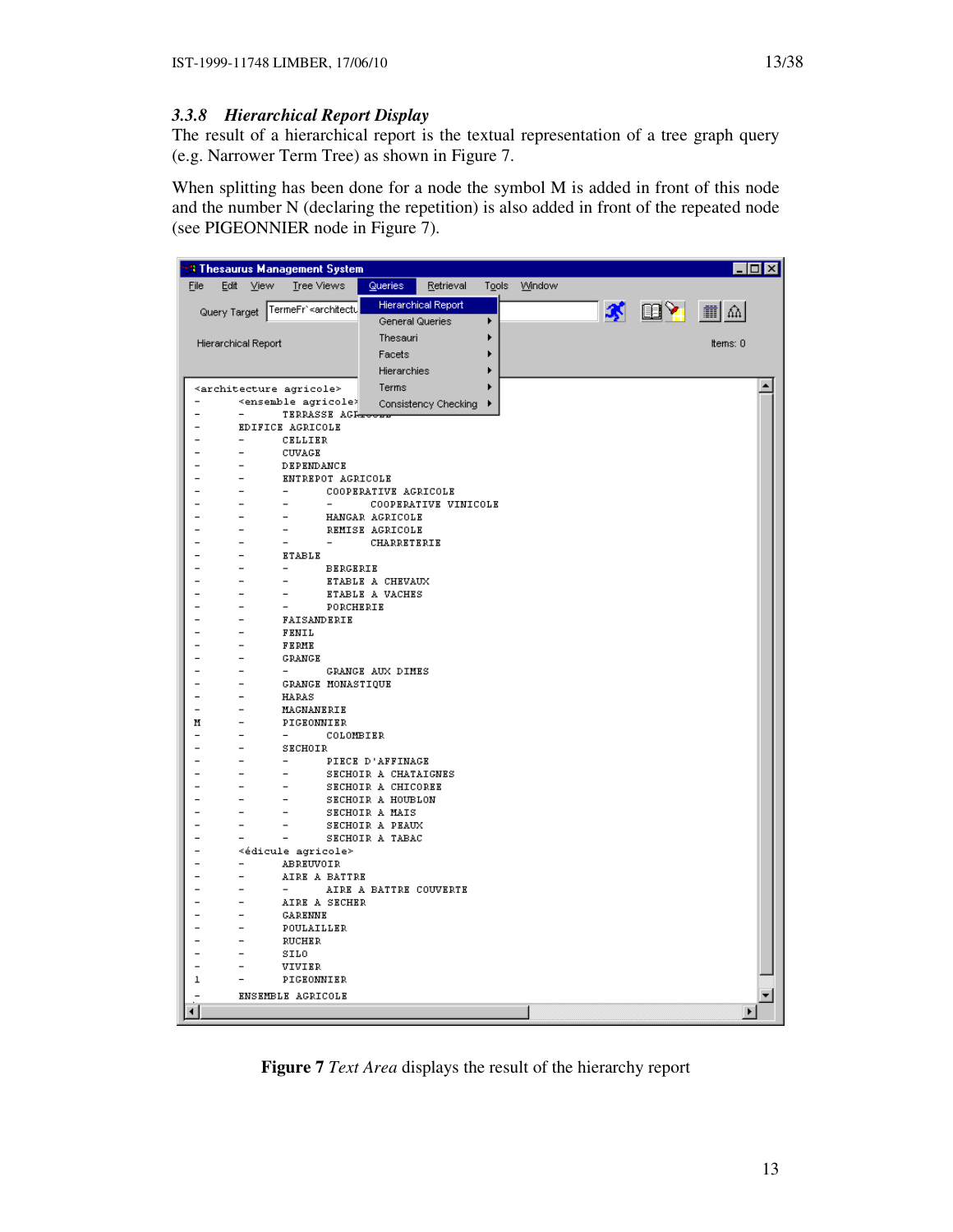# *3.3.9 Tree Display*

The choices of the *Tree Views* menu are recursive queries, displayed as graphs (see Figure 8). Some of them require a specified kind of target. A checking is performed when the menu is mapped on screen in order to verify that the given query target is of the kind that the queries require. All queries that require a different kind of target that the one presented in the *Query Target* area automatically become inactive.



**Figure 8** Tree graph results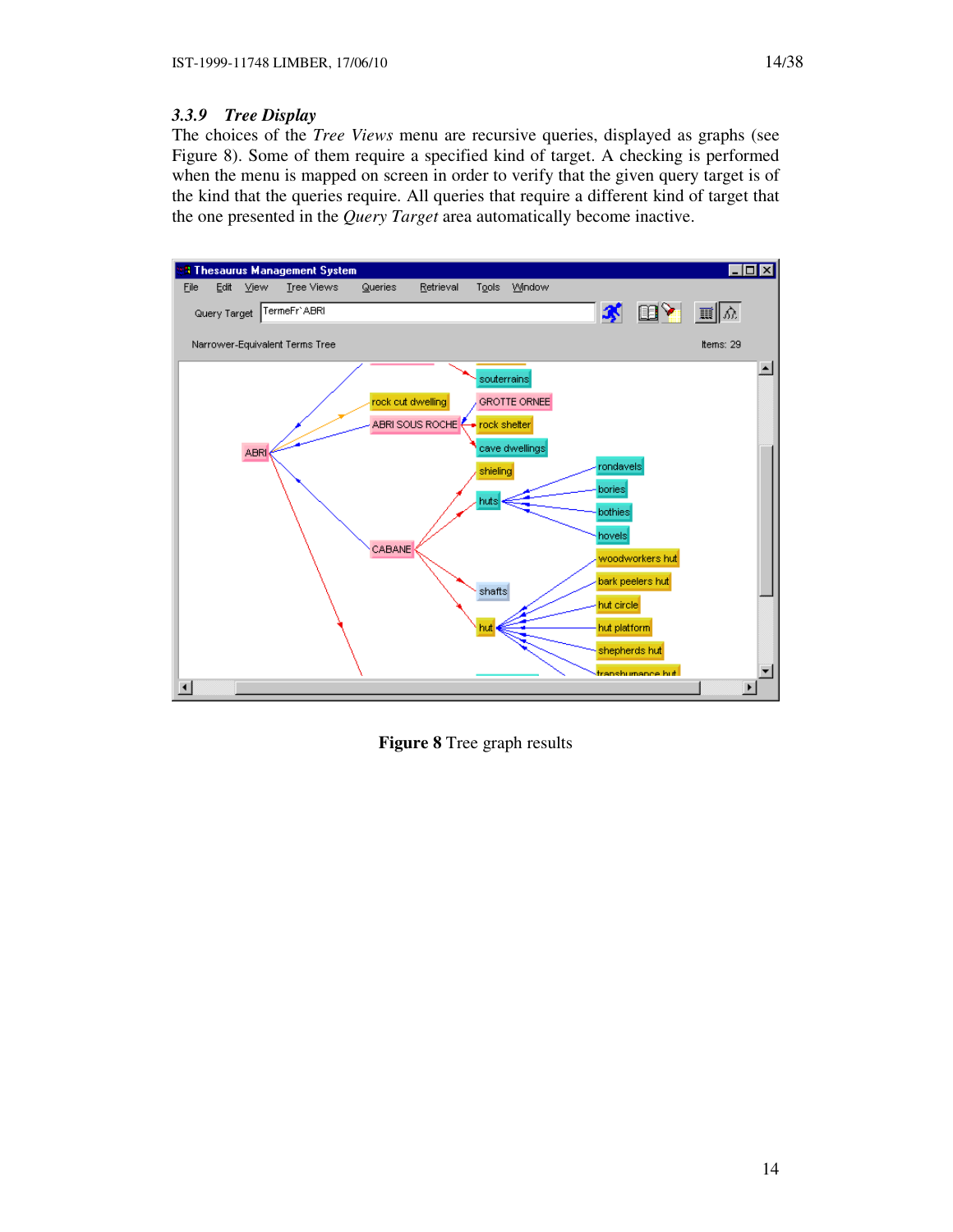## *3.3.10 Star View*

By selecting *StarView* from the menu, a graphical query is executed which displays the query target as a central object (see Figure 9). The superclasses and subclasses of the central object are shown top-right and bottom-right respectively. The classes of which the central object is an instance of, are shown top-left, while if it has instances a box with the label ``INSTANCES'' appears bottom-left.

|                |              |      | <b>8 Thesaurus Management System</b> |                                                                                             |           |       |                          |                                                                          |                | EOX                                                                                                                      |
|----------------|--------------|------|--------------------------------------|---------------------------------------------------------------------------------------------|-----------|-------|--------------------------|--------------------------------------------------------------------------|----------------|--------------------------------------------------------------------------------------------------------------------------|
| Eile           | Edit         | View | <b>Tree Views</b>                    | Queries                                                                                     | Retrieval | Tools | Window                   |                                                                          |                |                                                                                                                          |
|                | Query Target |      | TermeFr'EDIFICE AGRICOLE             |                                                                                             |           |       |                          | X                                                                        | $\mathbb{R}^2$ | 圓<br>  B.E                                                                                                               |
| Star View      |              |      |                                      |                                                                                             |           |       |                          |                                                                          |                | Items: *                                                                                                                 |
| $\blacksquare$ |              |      | /MERIMEE_BT - MERIMEE_BT             | <architecture agricole=""><br/><b>MERIMEEDescriptor</b><br/>EDIFICE AGRICOLE</architecture> |           |       | MERIMEE_BT<br>MERIMEE_RT | MERIMEE_exact_equivalence, to_RCHME<br>MERIMEE_exact_equivalence, to_AAT |                | <architecture agri<br="">EDIFICES AGRICO<br/><mark>∍</mark> agricultural buildin<br/>agricultural buildin</architecture> |

**Figure 9** *Star View* result display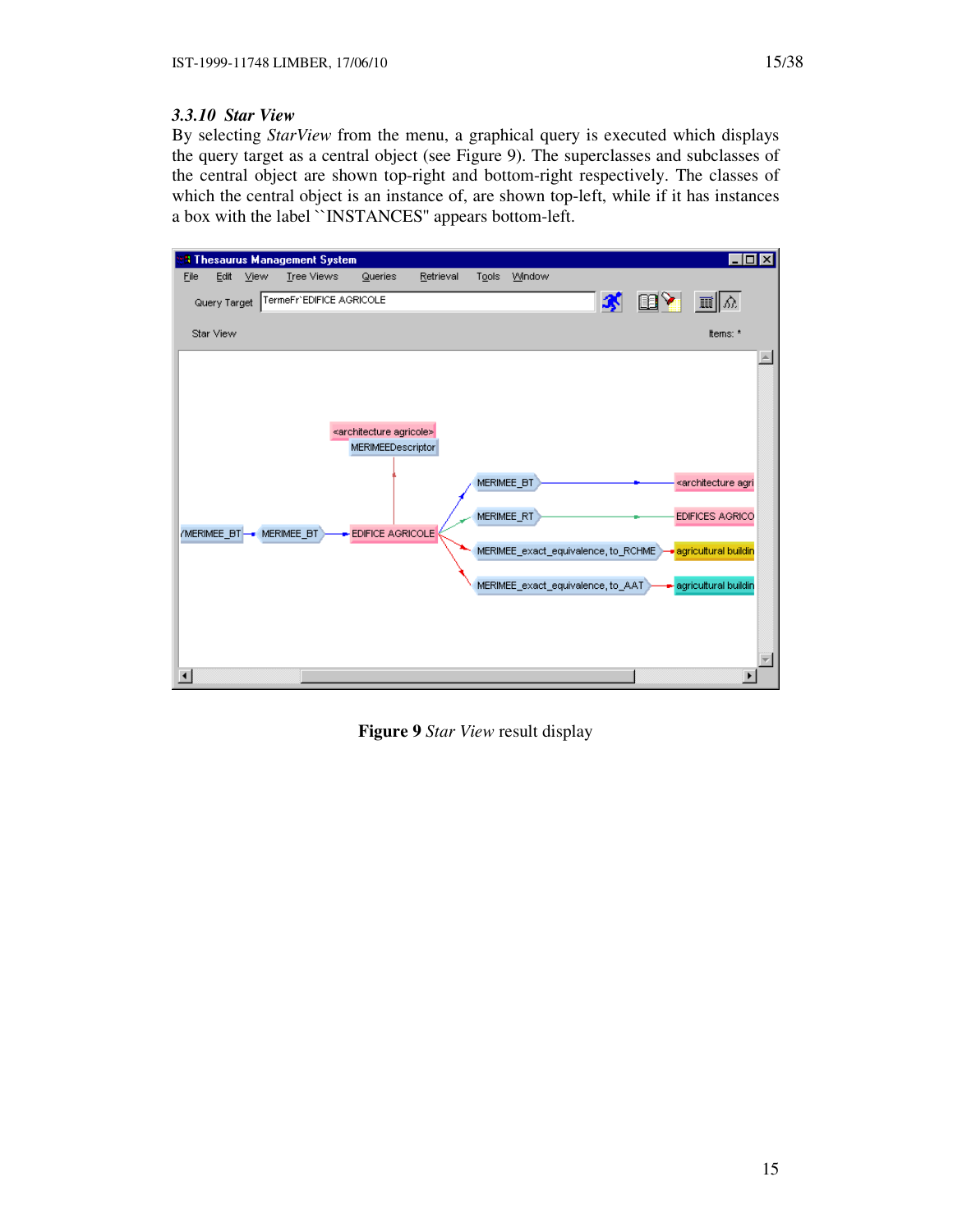# *3.3.11 Object Card*

The *Object Card* of an object contains the textual description for this object. The object card shows the complete information that is immediately related to this object (see Figure 10). The *Object Card* window is popped-up by clicking the right button on the object (its box in the graph or its name on the display, even on another *Object Card*).



## **Figure 10** *Object Card* windows

Note: If a user tries to open an already opened object card the previous one closes and the new one is built.

## **3.4 The web API to the TMS Server**

The functionality of the LIMBER TMS Application Programming Interface (API) has been detailed in deliverable D8.1. In this chapter we will present the functionality and usage of the web API, i.e. the module that was developed in order to allow over-theweb access (HTML) to the TMS.

## *3.4.1 Installation*

The installation of the web API is performed by copying the directory called "web API" from the CD to a directory of a web server. Since this may also require adjustments on the web server's directories, it is advised that only experienced personnel performs the installation.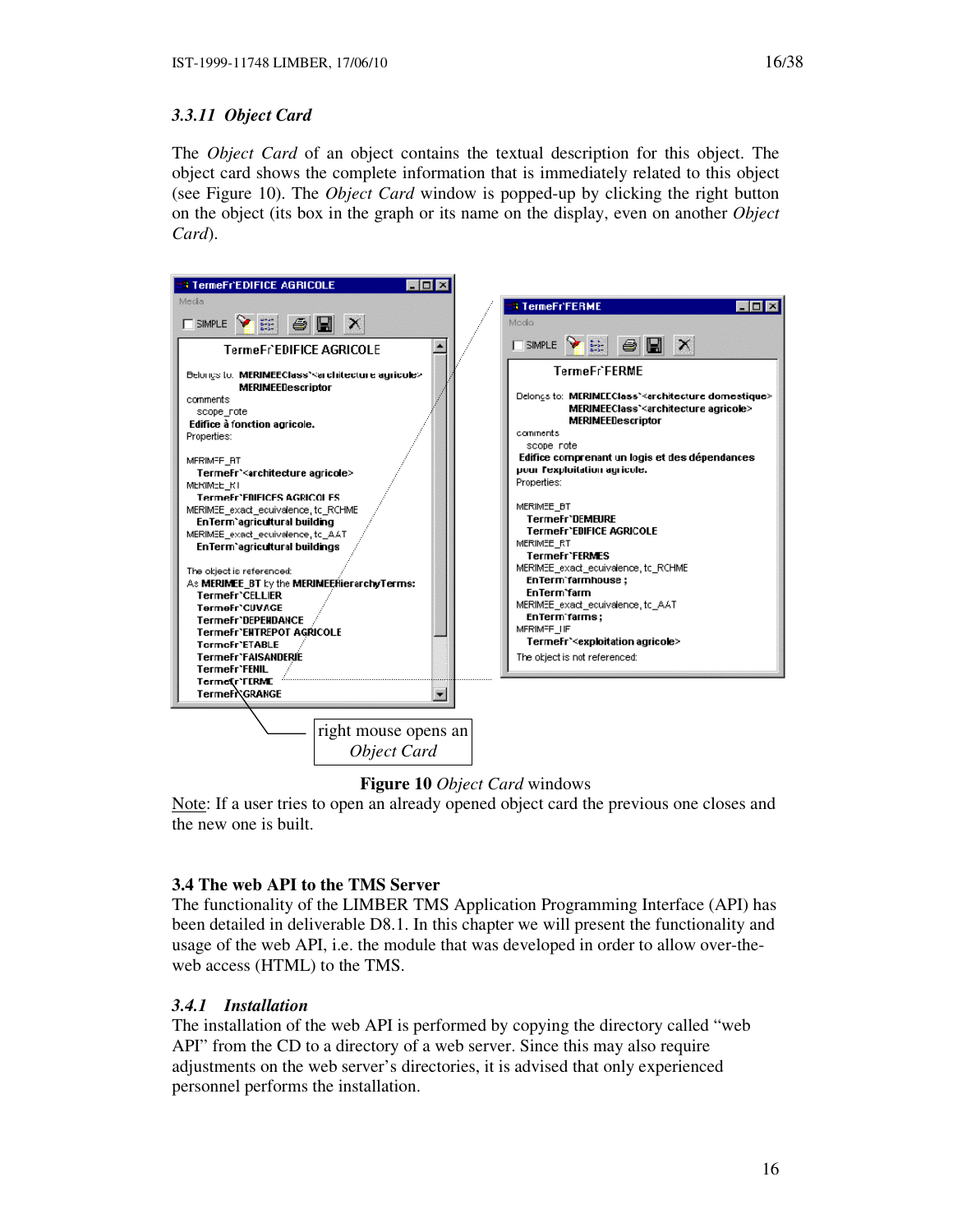After copying the files to the web server, the configuration file called "config.txt", which resides in the web API directory, has to be edited. More specifically, the first line of the configuration file has to include the IP address of the PC where th TMS is installed.

# **3.5 Using the web API**

The web API functions as a medium between the LIMBER client and the TMS. Each time the client needs data from the TMS, it issues a request to the web API, passing the parameters of the request in the URL.

The web API parses the parameters and issues a request to the TMS. This request is issued using WINDOWS sockets (i.e. it is not over-the-web). As soon as the answer is received, the web API translates the results to a web page (HTML format) and forwards it to the client.

In the case of a command that alters the TMS base (i.e. deletion or addition of a term, etc.), the returned HTML page contains the results of the command.

| <b>Command</b> | <b>Description</b>                            | <b>Parameters</b>                     |
|----------------|-----------------------------------------------|---------------------------------------|
| glst           | Returns a list of all the hierarchies         | None                                  |
| trsl           | Returns the translation of a term to a number | Term, source language, list of target |
|                | of languages                                  | languages                             |
| hrch           | Returns the hierarchy tree of a term          | Term, source language, levels of the  |
|                |                                               | tree                                  |
| scpn           | Returns the scope note of a term              | Term, source language                 |
| star           | Returns a term's relations (BT, NT, RT, etc.) | Term, source language                 |
| newt           | Creates a new term                            | Term, language, broader term          |
| adlk           | Creates a new relation between two terms      | Term1, term2, source languages, type  |
|                |                                               | of relation                           |
| renm           | Renames a term                                | Term, language, new name              |
| dnod           | Deletes a term                                | Term, language                        |
| dlnk           | Deletes a relation between two terms          | Term1, term2, type of relation        |

The following table presents the various commands that may be issued by the client to the web API, as well as the parameters required.

The results returned from the web API are converted to graphics by the client and then presented to the user. However, it is possible to view the HTML format of the results by using a web browser.

For example, let us assume that the web API resides on the web address: http://www.TMS.net/webAPI/webapi.exe. If we want to get the star view of the English term "WAGES", we would type the following URL on the browser: http://www.TMS.net/webAPI/webapi.exe?star&term=WAGES&source=En. The following page is returned:

*9957/EARNINGS/UF 11087/PAY (WAGES)/UF 11288/REMUNERATION/UF 11312/REWARDS (WAGES)/UF 11322/SALARIES/UF 5068/AVERAGE EARNINGS/RT 8545/FEES/RT 8549/FRINGE BENEFITS/RT 5168/INCOME DISTRIBUTION/RT 3993/LABOUR (RESOURCE)/RT*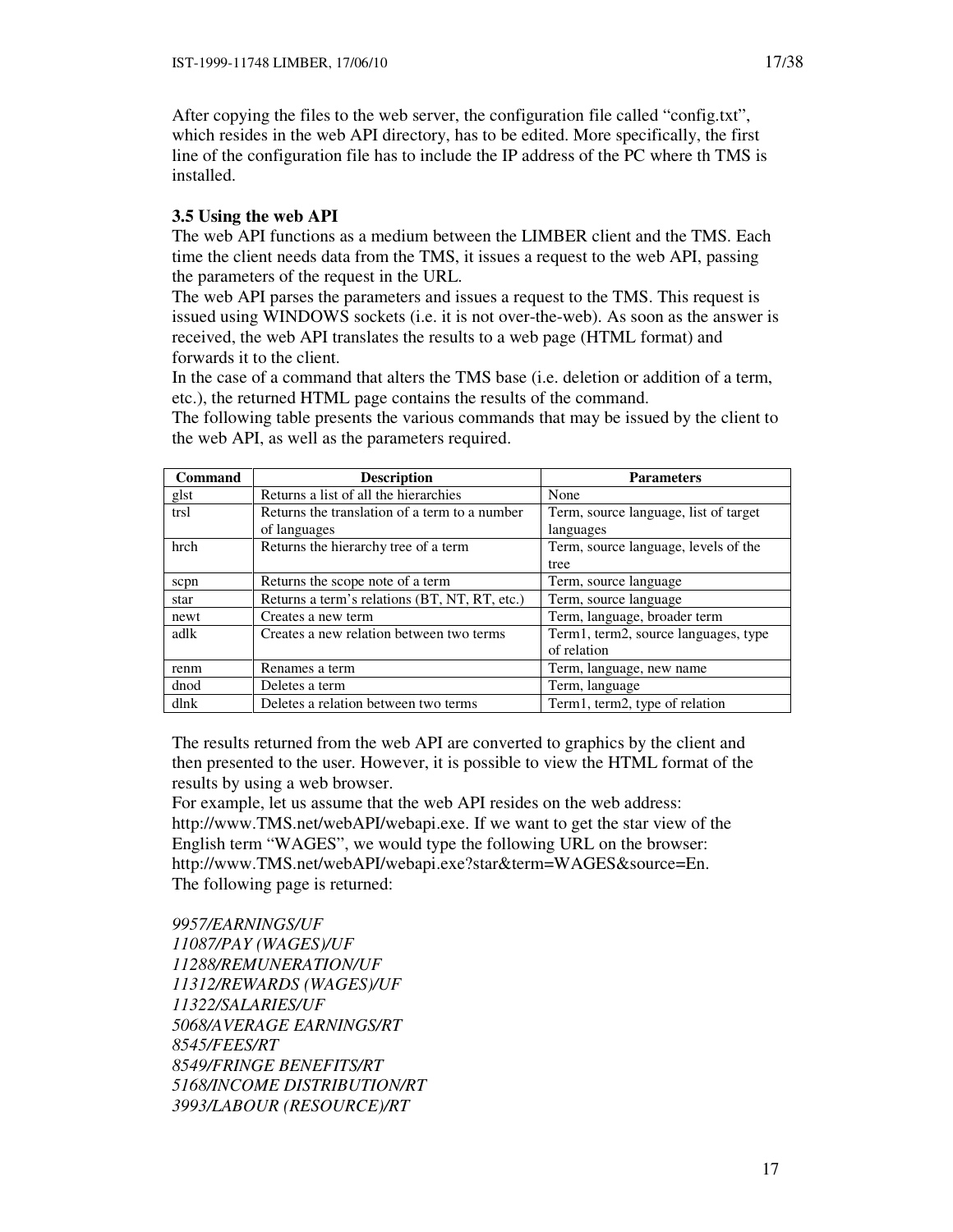*3994/LABOUR ECONOMICS/RT 5243/WAGES POLICY/RT 4076/SALAIRES/L1 4193/SALARIOS/L3* 

All information about the term "WAGES" is included in this page, but it is not in a graphical format.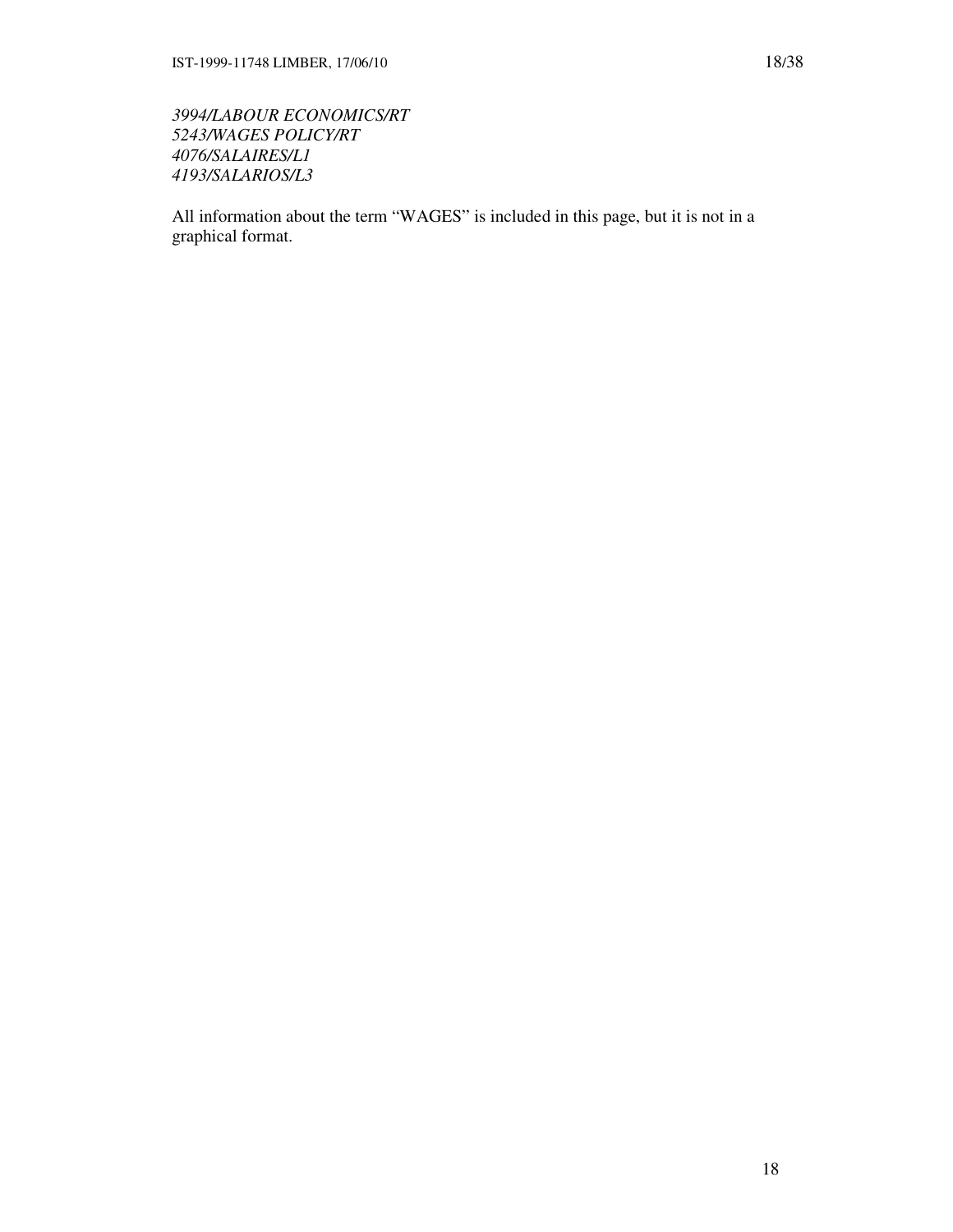## **The LIMBER Indexing Tool**

### **4. Introduction**

This chapter describes the design and implementation of the LIMBER indexing tool. This section briefly summarises, then continues from the section 3 of D8.1 covering the design of the LIMBER server tools.

This is a tool to generate keywords to be used to index metadata records. The tool is a generic text categorisation tool.

The indexing tool is used by the metadata indexer after an initial metadata record has been created for a new archive asset to produce keywords for it.



**Figure 1. Lifecycle of Data and Metadata for Data archives** 

The indexing tool is a stand alone tool in the LIMBER architecture, taking a file as input and generating a file as output. The indexer requires to be trained on a training set of pre-existing, records already marked up wwith keywords. The tool will select the keywords for a new record on the basis of correlations with this training set. Therefore the automatic indexing cannot use any keywords that have not been used before.

To overcome this limitation, the tool allows the user to add extra keywords to a record that are not produced automatically. As new records are generated, they can join the training set, and be used to improve the indexing tool.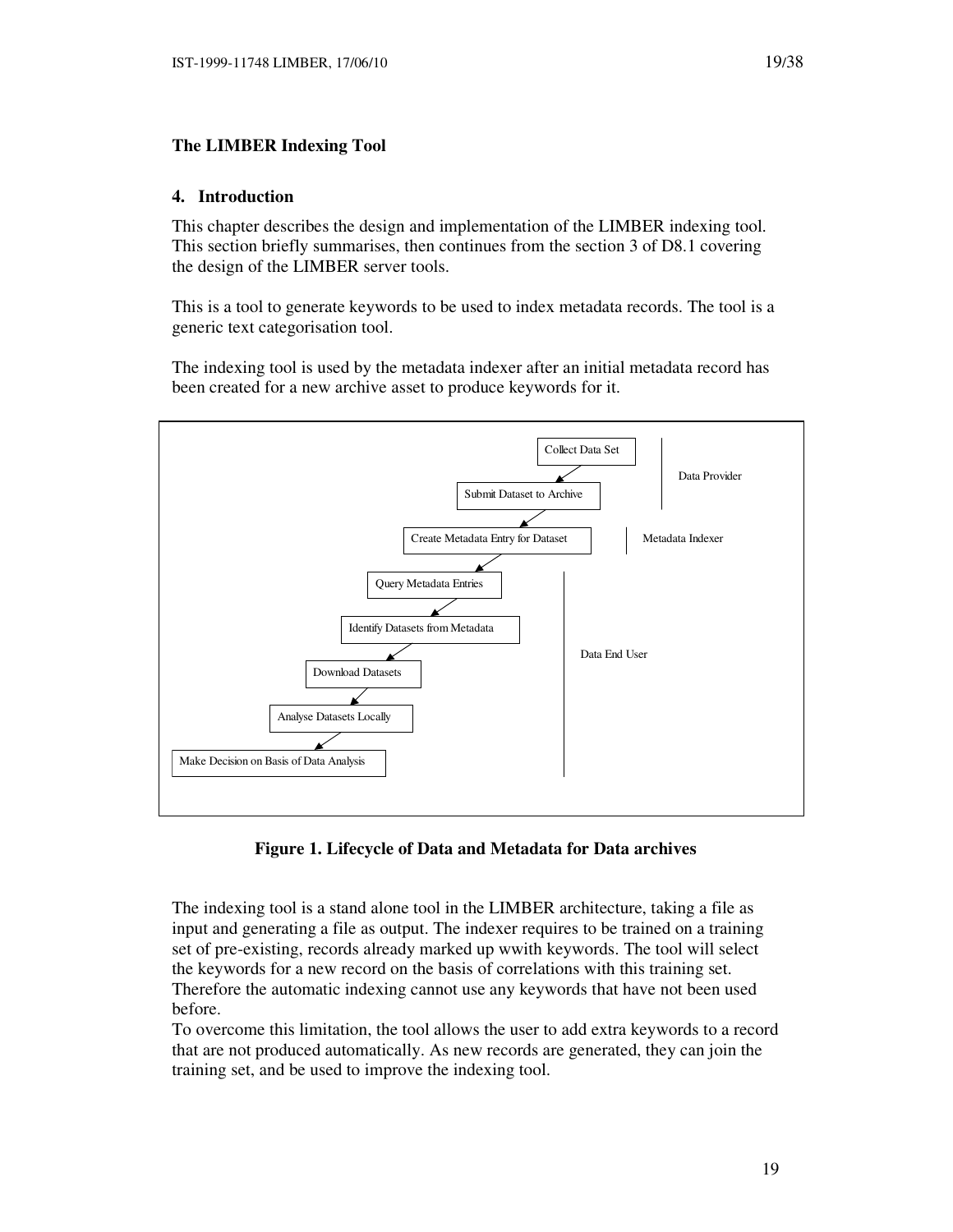## **5. Architecture of the Indexer**

The Indexer is not considered an end-user application, but is a separate application that can be used by metadata indexers to use a thesaurus to generate keywords for fields in the metadata entry for a data set. The consequence of providing this tool is to de-skill the job of metadata indexers which is currently a bottleneck in the use of metadata, and therefore cross domain data access. The following architecture is based on the current indexing procedure use case in section 1.2.1 of the User Requirements deliverable D1.



**Figure 4. Architecture of the Indexing Tool** 

As it can be seen in Figure 4, the indexing tool takes as input and produces as output the following:

### *Input*

1. A machine readable XML DTD of the metadata file (or XML schema definition or RDF schema definition as appropriate) – about 200 different fields that can contain text, about 20 of these can contain keywords, but some (e.g. variables) can be repeated many times in an actual metadata instance.

2. a machine-readable file containing a metadata representation in the DDI XML (or XML schema, or RDF) format for metadata. It will contain the text entries for fields in the natural language and fields to contain keywords. Such a metadata entry may contain 500 fields from which key words can be extracted.

3. The user will also state the natural language.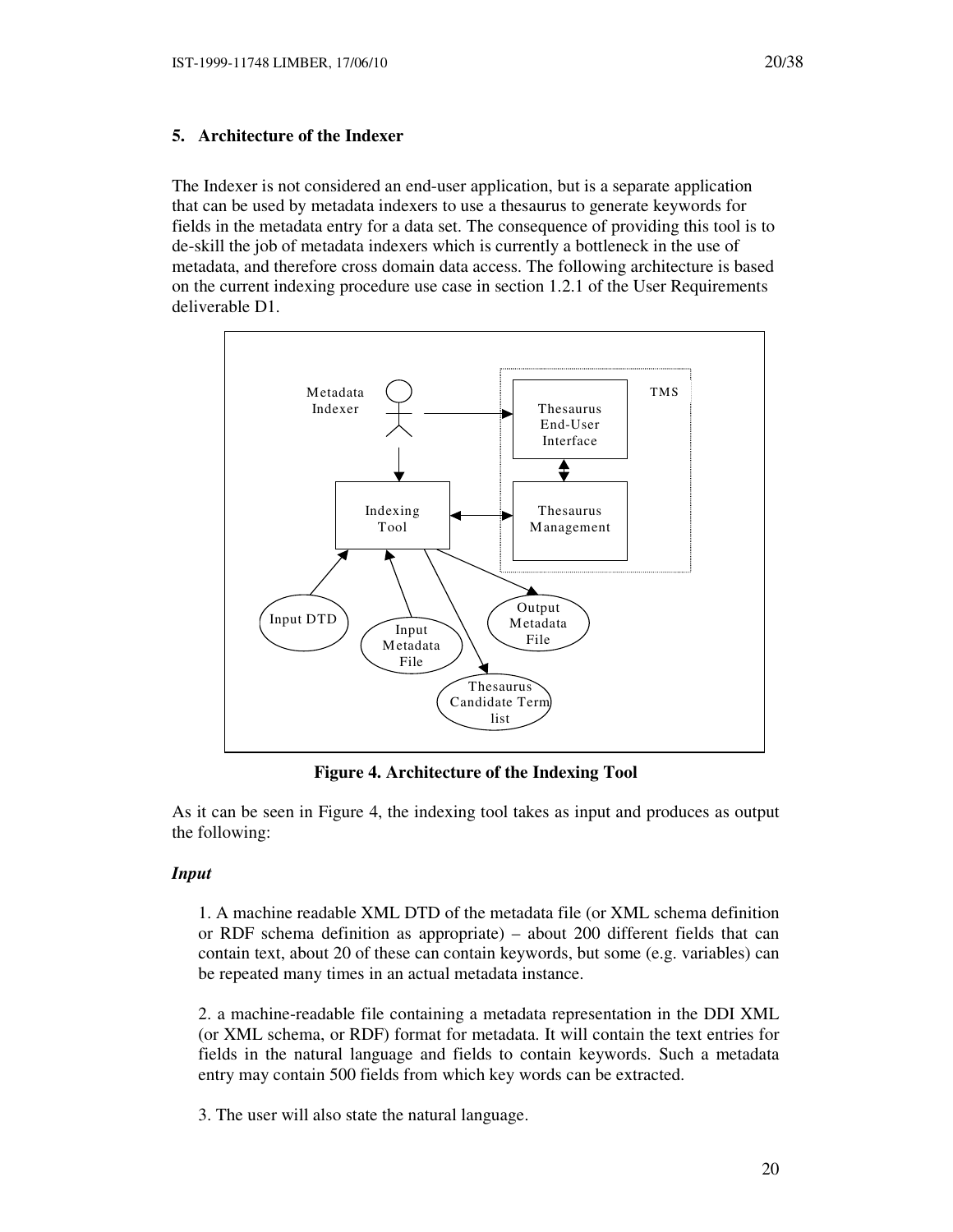# *Output*

1. The output will be the input-2 metadata document for a dataset, with the additional inclusion of keywords fields that is appropriate.

2. A machine readable file of a list of terms which are candidates for inclusion in a thesaurus

The indexing tool should work via the thesaurus server to any particular thesaurus.

Additionally, having used the indexer tool to generate appropriate keywords for a metadata entry, it would be desirable to present these results back to the indexing subject expert for inspection. This should also allow the deletion of any keywords from those suggested by the automatic indexer, and addition of any other appropriate keywords from the thesaurus, or any other keywords which if not in the thesaurus should be submitted as candidates for addition to the thesaurus. These changes would then be fed back to the indexer tool as part of its learning cycle to improve its future performance.

# **5.1 The General Machine Learning Approach**

The machine learning approach uses a general *inductive process* to automatically build a *classifier* for a category *c<sup>i</sup>* by observing the characteristics of a sample set of documents which have been classified manually by a domain expert. The task of building the classifier for all of *C* can then be seen *m* independent tasks. This method has the advantage of concentrating the engineering effort on the development of general methods for building the classifier, which can then be simply adapted to a new domain of application, or the extension of an existing domain, without the intervention of a knowledge engineer to construct the new rule set. The domain expert is only required to provide a set of classified examples for the algorithm to learn from.

Thus the machine learning approach requires the provision of an initial corpus of documents *D<sup>0</sup>* already categorised with the same categories *C.* This initial corpus is typically further subdivided into two:

- A *training* set  $T_r$  the set of example documents used to construct the classifier.
- A *test* set  $T_e$  the set of example documents used to evaluate the effectiveness of the classifier.

Clearly, for a sensible evaluation of the effectiveness of the classifier, there has to be a balance between the two sets, and also a good coverage of the categories in the corpus.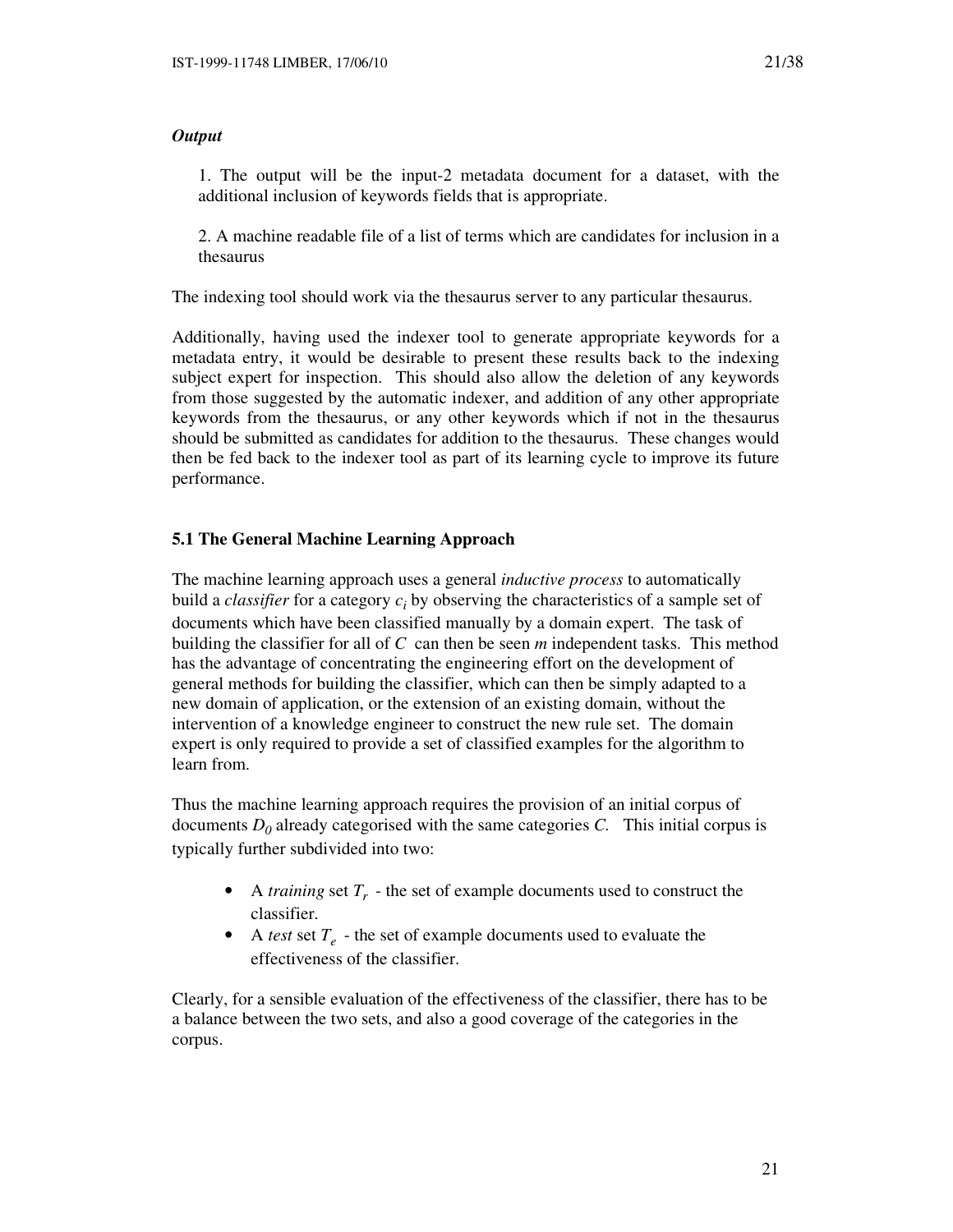The machine learning approach to classification relies heavily on the techniques of the related field of *Information Retrieval, which* is the study of how information on a desired topic can be found from within a large corpus of (unstructured or semistructured) documents.

Once the classifier has been constructed then there should be an evaluation phase to make an assessment of the effectiveness of the classifier, using the test set *T<sup>e</sup>* .



### **Figure 5: The Machine Learning approach to classification**

The automatic classification tool for DDI-XML documents will undertake the following phases: pre-processing, indexing, classifier construction, classifier evaluation. Each of these is briefly addressed below.

#### **5.2 Reading and preprocessing the document.**

Step 1 is to read the set of training documents. This should be done as one batch job as the construction of the classifier typically is across all the training set at once.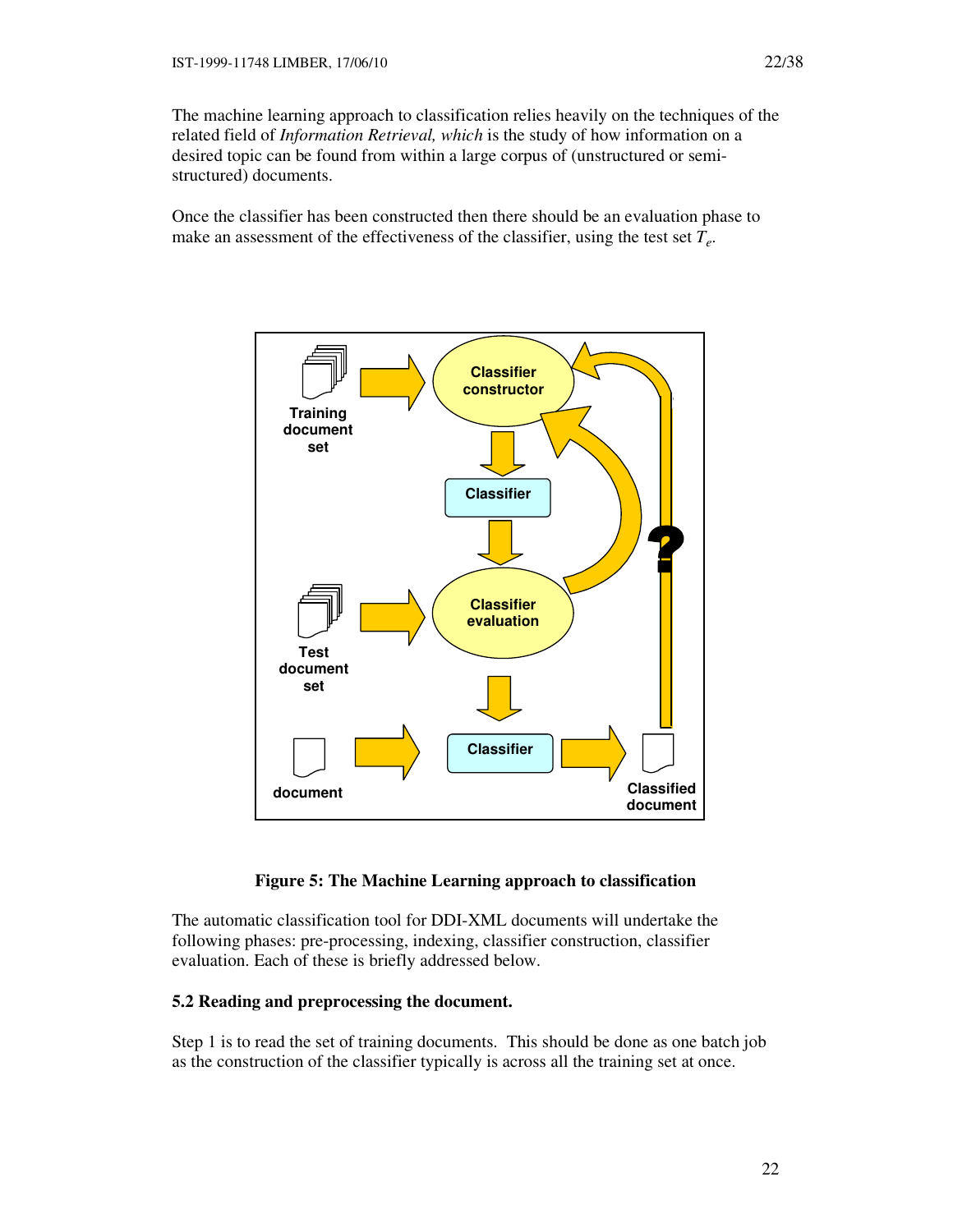Whilst reading in the document (whether training, test or production example), it would be desirable to do some processing on the document as follows.

#### *5.2.1 Flattening the structure of the metadata record.*

The metadata records are XML documents marked up according to the DDI. The XML structure (tags, tag names and attributes) should be stripped from the document, leaving a stream of text for the classifier to work upon.

### *5.2.2 Removing stop words.*

Having reduced the metadata record to a stream of characters, we want to reduce it further by removing stop characters, dividing into a sequence of words and removing stop words.

- Remove white space and punctuation to divide character stream into words.
- Remove numeric and partial numeric "words". *Issue:* the date of the study is a keyword; this could be added by a separate analysis.
- Remove "stop" words that is commonly occurring words, such as "the" "and", "then", which are not domain specific.
	- *Issue:* gaining access to and recognising stop words in other languages (German, French, Spanish).
- Standardising on case.

### *5.2.3 Stemming (optional).*

If possible, we could reduce the number of words, and record them as occurring more often via stemming, that is reducing grammatical variants of the same word to their root. E.g. educate, educates, educating, educated all reduce to the root word, educate.

*Issue:* obtaining access to stemming algorithms. Stemming algorithms are freely available in English (e.g. the *Porter algorithm*[Porter]); language specific searches may well turn up stemmers in other target languages. *Issue:* there is some question in the literature whether stemming adds any better performance to categorisation methods. It is proposed that the utility of stemming is tested in the evaluation.

### **5.3 Indexing the document**

The classifier cannot directly handle the documents, but first processes them into a more efficient internal representation; this process is known as *indexing* (somewhat confusingly as in this project we have been using the term indexing to refer to the whole classification process!). The indexing, which is applied to training documents, test documents and additional documents in the use of the classifier

The internal representation of documents most commonly used is a *vector of weights:*

$$
\overrightarrow{d_j} = \langle w_{1j}, \dots w_{|\overline{I}|j} \rangle \tag{1}
$$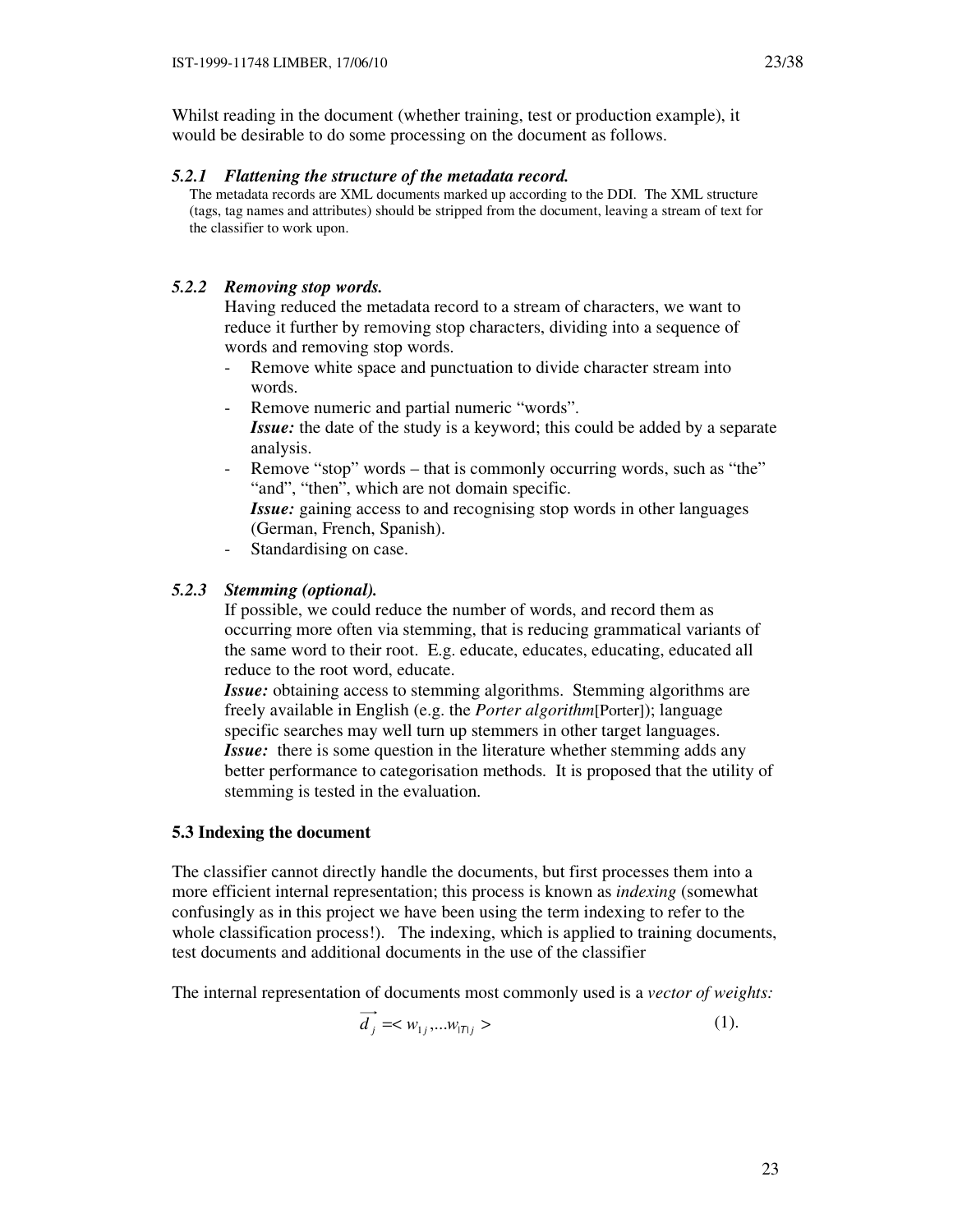Where  $T$  is the number of terms (typically, but not always, words<sup>1</sup>) that occur at least once in the training set, and  $w_{ij}$  is the weight of term  $t_i$  in document  $d_j$ , roughly speaking capturing how much the term  $t_i$  contributes to the document.

The weights  $w_{ij}$  are typically set to fall between 0 and 1, and most commonly set using (a variant of) the *tfidf* indexing function<sup>2</sup> from IR, defined as:

$$
tfidf(t_k, d_j) = \#(t_k, d_j) \cdot \log \frac{|T_r|}{\#_{T_r}(t_k)}
$$
\n(2).

where  $\#(t_k, d_j)$  is the number of times term  $t_k$  occurs in document  $d_i$  (*term frequency*) and  $#_{T_r}(t_k)$  is the number of documents in the training set  $T_r$  the term  $t_k$ occurs in (*document frequency*). This captures the notion that a term is more significant if it occurs many times in a document, but is less discriminating if it is frequently occurring throughout the training set.

This function is then usually *normalised* so that it the weight of the term in the document lies between 0 and 1:

$$
w_{kj} = \frac{tfidf(t_k, d_j)}{\sqrt{\sum_{s=1}^{|T|} (tfidf(t_s, d_j))^2}}
$$
(3).

This means that documents of varying length are treated equally.

### *5.3.1 Term Reduction*

-

A problem with classification algorithms reported in the literature is that the large number of terms *T* which need to be considered. In typical applications the size of *T* is very large and this causes problems in scaling the classification construction algorithm. Also, too many terms may lead to a problem of *overfitting* where contingent properties are used for classification purposes. For example, give then training examples of "yellow Porsche", "yellow Ford" and "yellow Renault" all leading to a classification under "CAR" may lead the example "yellow banana" to be classified under "CAR" because of the contingent term "yellow". Consequently, most classification methods recommend reducing the number of terms to a smaller set *T'* of the most relevant terms, where  $|T'| \ll |T|$ .

Many methods have been proposed for term reduction, including sophisticated statistical, probabilistic and information theoretic techniques. Also, term clustering and semantic indexing techniques attempt to synthesize an alternative term sets to

<sup>&</sup>lt;sup>1</sup> Alternatively terms could be phrases from the document, or other semantic units found in the document. The literature reports that more sophisticated terms may not always have a beneficial affect, probably because as the term's complexity increases, its occurrence in documents is likely to decrease.<br><sup>2</sup> Term fractuatory, inverse document fractuatory function. There are many variants on this function in *Term frequency – inverse document frequency* function. There are many variants on this function in the literature.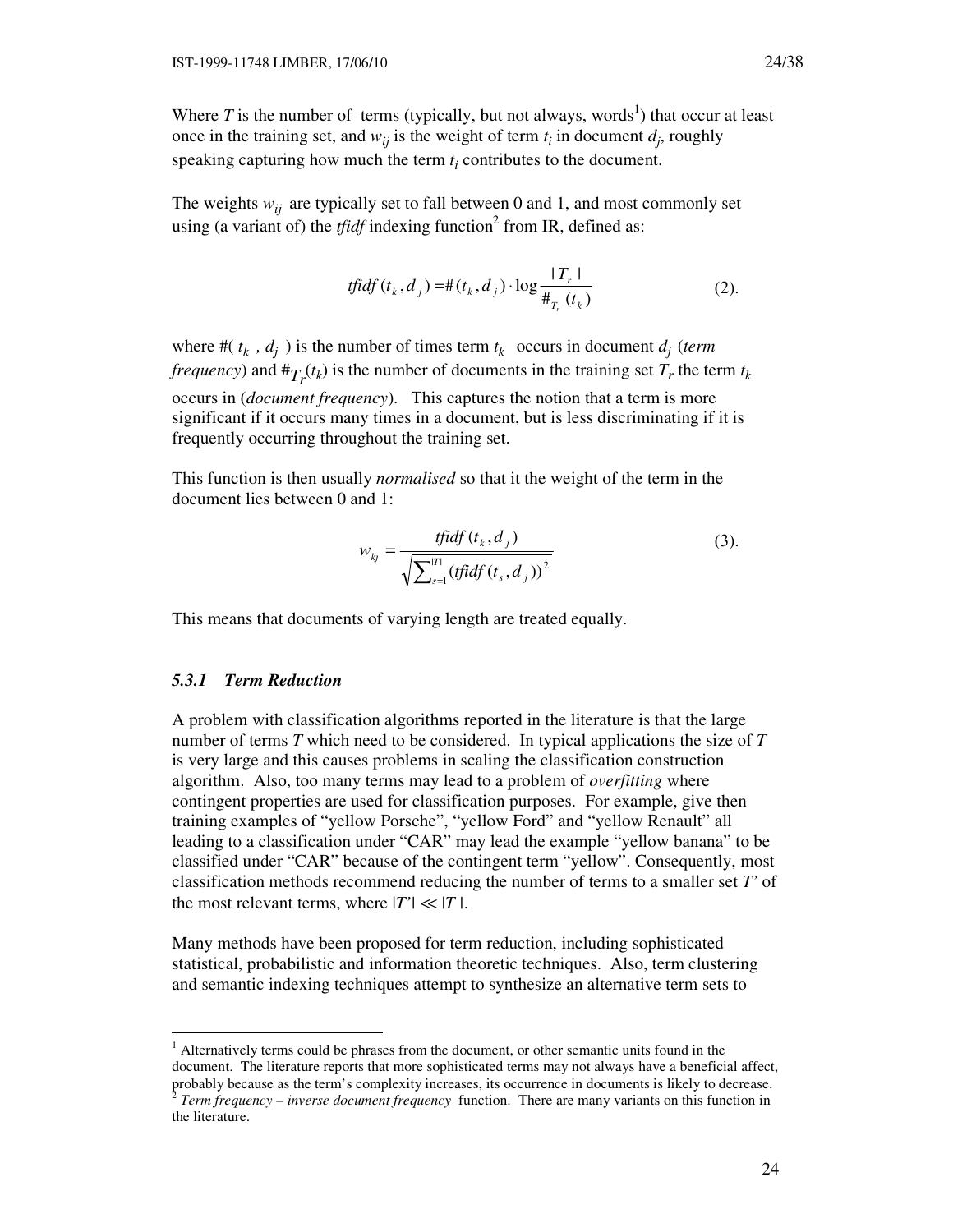index against by analysing the document set to extract phrases, or semantically meaningful units.

For the purposes of the Limber project, we propose that trials should be undertaken to determine whether term reduction will be needed, and if so, we propose that the simplest possible approach is taken, that of *document frequency.* This is simply to take into account those terms which occur more than some threshold (typically 2, 3, or 4) number of times in the training set. While simple, and somewhat counter-intuitive (infrequently occurring terms can be highly indicative of a particular category) the literature reports that this method is nevertheless highly effective (though perhaps not as effective as other, computationally and conceptually more complex techniques).

#### **5.4 Constructing a classifier**

Two approaches to constructing a classifier have been included in the tool: the Knn and Bayesian methods.

### *5.4.1 Probabilistic or Bayesian Methods*

Probabilistic methods usually attempt to estimate the probability that a given

$$
P(c_i | \vec{d}_j) = \frac{P(c_i)P(\vec{d}_j | c_i)}{P(\vec{d}_j)}
$$

document (vector) falls within a particular category *c<sup>i</sup>* . These are usually based on the well known Bayes' theorem. These methods usually are usually *naïve* since they make the assumption that the terms in the documents are independent, so the simplifying equation can be established as follows:

 $\rightarrow$ 

$$
P(\vec{d}_j \mid c_i) = \prod_{k=1}^{\vert T \vert} P(w_{kj} \mid c_i)
$$

The methods discussed in the literature hinge on the various ways in which the values of the probabilities can be estimated from the training set.

#### *5.4.2 kth Nearest Neighbour*

The kth Nearest Neighbour (kNN) method is a *lazy*-*learner.* It does not explicitly build a classifier, but rather maintains a representation of the training document set and when it comes to classify a new document it dynamically compares the new document  $d_j$  with the training set and makes a judgement as to which training documents it has seen before are most similar. For some number *k* which has to be decided by experiment, the *k* most similar documents are chosen. If the number of these  $k$  documents which are classified under classification  $c_i$  exceeds a threshold, also empirically chosen, then the new document can be classified under *c<sup>i</sup> .*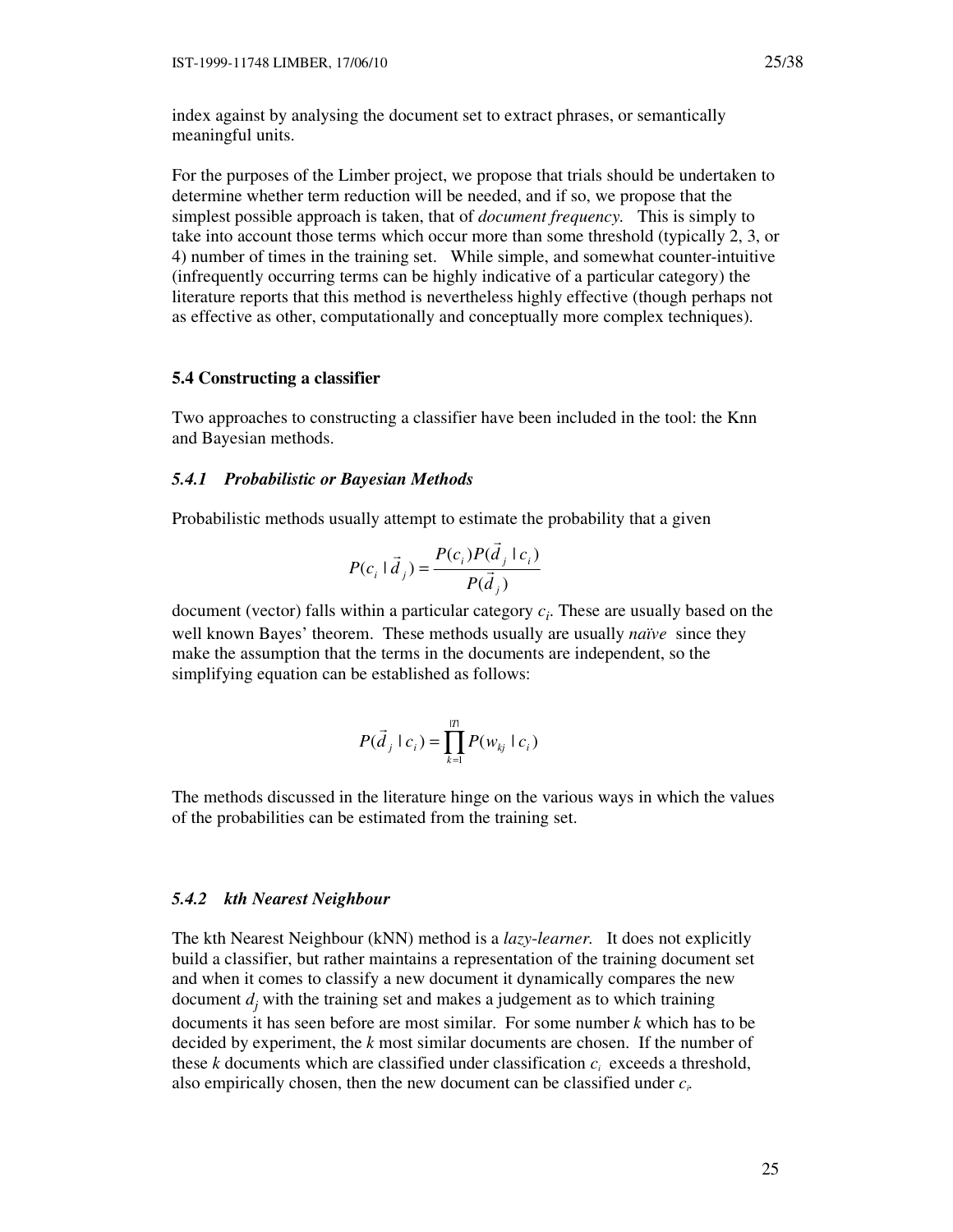Formally, classifying a document  $d_j$  under the category  $c_i$  using the kNN method requires computing:

$$
\sum_{d_z \in Tr_k(d_j)} RSV(d_j, d_z) \cdot \breve{\Phi}(d_z, c_i)
$$

where RSV is a measure function of the similarity of two documents, such as

$$
RSV\ (d_j, d_z) = \frac{d_j \bullet d_z}{\left| d_j \right| \left| d_z \right|}
$$

where  $d_i \cdot d_j$  is the dot product of the vectors,  $|d_i|$  the norm (length) of the vector, and

$$
\breve{\Phi}(\boldsymbol{d}_z, \boldsymbol{c}_i) = \begin{cases} 1 & \text{if } \boldsymbol{d}_z \text{ is categorized under } \boldsymbol{c}_i \\ 0 & \text{if } \boldsymbol{d}_z \text{ is not categorized under } \boldsymbol{c}_i \end{cases}
$$

The kNN method is considered in the literature to be a good performer, lacking some of the problems that linear classifiers have. However, it is more expensive in terms of data, as the vector representation of the training set has to be maintained, and computationally more expensive, as the whole training set has to be tested against the new document. This problem of complexity can be overcome in part by clustering the training examples, building a linear classifier for each cluster, and then using those representative examples to decide the classification. While having good results, this requires the added complexity of a clustering algorithm.

#### *5.4.3 Profiling the input files*

In conventional text classification a complete input file would be used to build the classified, and a the complete file would have keywords associated with it. In the example of the metadata records used in LIMBER this is not the case, and only selected fields in the input require to be indexed, and only a range of fields in the metadata record should be used to construct the classifier. In effect, individual fields will be treated as though they were separate documents for conventional classification.

It is necessary to state which parts of an input file should be used to construct the classifier, and which to be classified. The solution chosen is to define a profile which operates over the input documents defining these. The profile should be written in one of the XML languages in order to maintain consistent minimal code implementation. The language chosen for this is XSLT since this itself will allow a standard processor to transform the input files.

An example XSLT profile for the DDI DTD is shown below:

<?xml version="1.0"?> <xsl:stylesheet version="1.0" xmlns:xsl="http://www.w3.org/1999/XSL/Transform">

 <xsl:preserve-space elements="\*"/> <xsl:output indent="yes"/>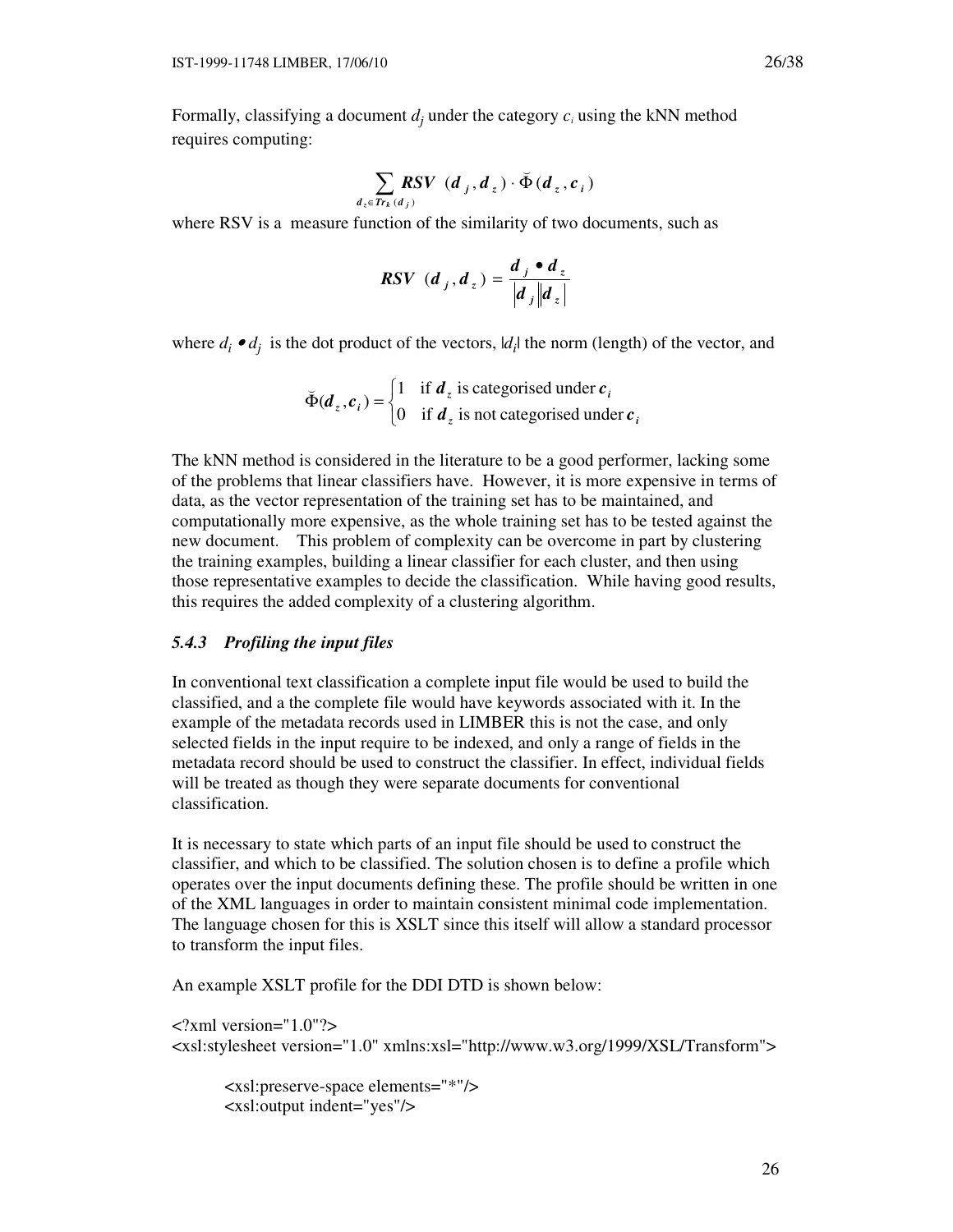<xsl:template match="codeBook">

 $\langle$  - N.B. the format of the transformed output XML  $*$ must $*$  be flat. i.e. no nested tags. -->

 <sourceDtd src="http://www.icpsr.umich.edu/DDI/CODEBOOK.TXT"/>  $\langle$ indexAtomicity type="whole"  $\rangle$ > <targetElement elem="stdyDscr/stdyInfo/subject/keyword" /> <!-- TODO eliminate the duplication of this string from above - -> <xsl:apply-templates select="stdyDscr/stdyInfo/subject/keyword" mode="keyword"/> <useElement> <!-- These select attributes specify the XPaths of the nodes to be parsed for textual data. --> <!-- by default, all enclosed tags are also parsed (unless specified in the below sections).--> <!-- Those nodes whose children are also parsed are commented as 'wildcarded' for clarity. --> <!-- Paths without leading slashes are specified relative to /codeBook, and those with a --> <!-- leading // can be found anywhere in the codeBook. The latter should be avoided, as it --> <!-- encurs a serious performance hit - crossreferencing with the codeBook DTD should for --> <!-- instance show that "//varGrp/labl" would be better written as "dataDscr/varGrp/label". --> <xsl:apply-templates select="stdyDscr/citation/titlStmt"/> <!-- wildcarded --> <xsl:apply-templates select="stdyDscr/citation/serStmt"/> <!-- wildcarded --> <xsl:apply-templates select="stdyDscr/citation/biblCit"/> <xsl:apply-templates select="//abstract"/> <xsl:apply-templates select="stdyDscr/stdyInfo/sumDscr/universe"/> <xsl:apply-templates select="//nation" /> <xsl:apply-templates select="stdyDscr/othrStdyMat/relMat"/> <xsl:apply-templates select="stdyDscr/othrStdyMat/relMat/citation/titlStmt"/> <!-- wildcarded --> <xsl:apply-templates select="stdyDscr/othrStdyMat/relMat/citation/serStmt"/> <!-- wildcarded --> <xsl:apply-templates select="stdyDscr/othrStdyMat/relMat/citation/biblCit"/> <!-- wildcarded --> <xsl:apply-templates select="//varGrp/labl"/> <xsl:apply-templates select="//varGrp/txt"/> <xsl:apply-templates select="//var/labl"/> <xsl:apply-templates select="//var/qstn/preQTxt"/>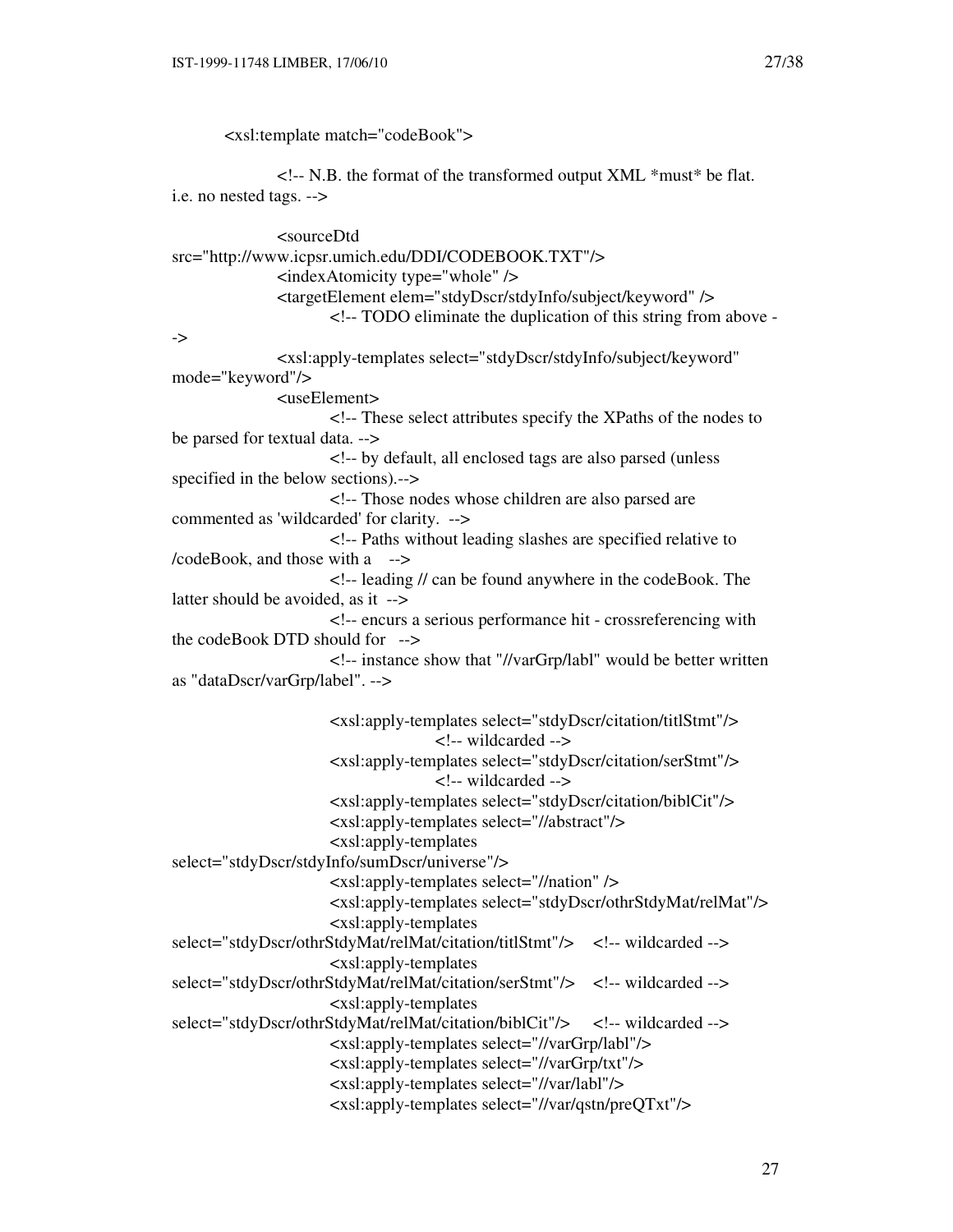<xsl:apply-templates select="//var/qstn/qstnLit"/> <xsl:apply-templates select="//var/qstn/postQTxt"/> <xsl:apply-templates select="//var/catgryGrp/labl"/> <xsl:apply-templates select="//var/catgryGrp/txt"/> <xsl:apply-templates select="//var/catgry/labl"/> <xsl:apply-templates select="//var/catgry/txt"/> <xsl:apply-templates select="//var/concept"/> <xsl:apply-templates select="otherMat/citation/titlStmt"/> <!-- wildcarded --> <xsl:apply-templates select="otherMat/citation/serStmt"/> <!-- wildcarded --> <xsl:apply-templates select="otherMat/citation/biblCit"/> <!-- wildcarded --> </useElement> <xsl:apply-templates select="stdyDscr/citation/prodStmt/prodDate"

mode="mEK"/>

<xsl:apply-templates

```
select="stdyDscr/citation/prodStmt/prodDate[@date]" mode="mEKdate"/> 
             <xsl:apply-templates select="//nation" mode="mEK"/> 
             <xsl:apply-templates select="//geogCover" mode="mEK"/>
```

```
 </xsl:template>
```
 <!-- Here, the match attribute list the possible XPaths of the nodes whose children must not be parsed. -->

 <!-- Fully qualified paths (e.g. stdyDscr/citation/biblCit) can be used to remove ambiguity - although -->

 <!-- omitting the full path also can be used as a form of wildcarding. Each section has to have its own -->

 <!-- unique "mode" identifier - set in the mode attribute of the appropriate xsl:apply-templates and -->

<!-- xsl:template tags.

-->

 <xsl:template match="stdyDscr/citation/biblCitlabstractluniverselnationlrelMatllablltxtlpreQTxtlqstn Lit|postQTxt|concept">

 <xsl:value-of select="text()"/>. </xsl:template>

<!-- and a second similar section for the <makeElementKeyword> nodes -->

```
 <xsl:template match="prodDate|nation|geogCover" mode="mEK"> 
      <makeElementKeyword> 
              <xsl:value-of select="text()"/> 
      </makeElementKeyword> 
</xsl:template>
```
 <!-- and finally a special case template for extracting the 'date' attribute from <prodDate> tags -->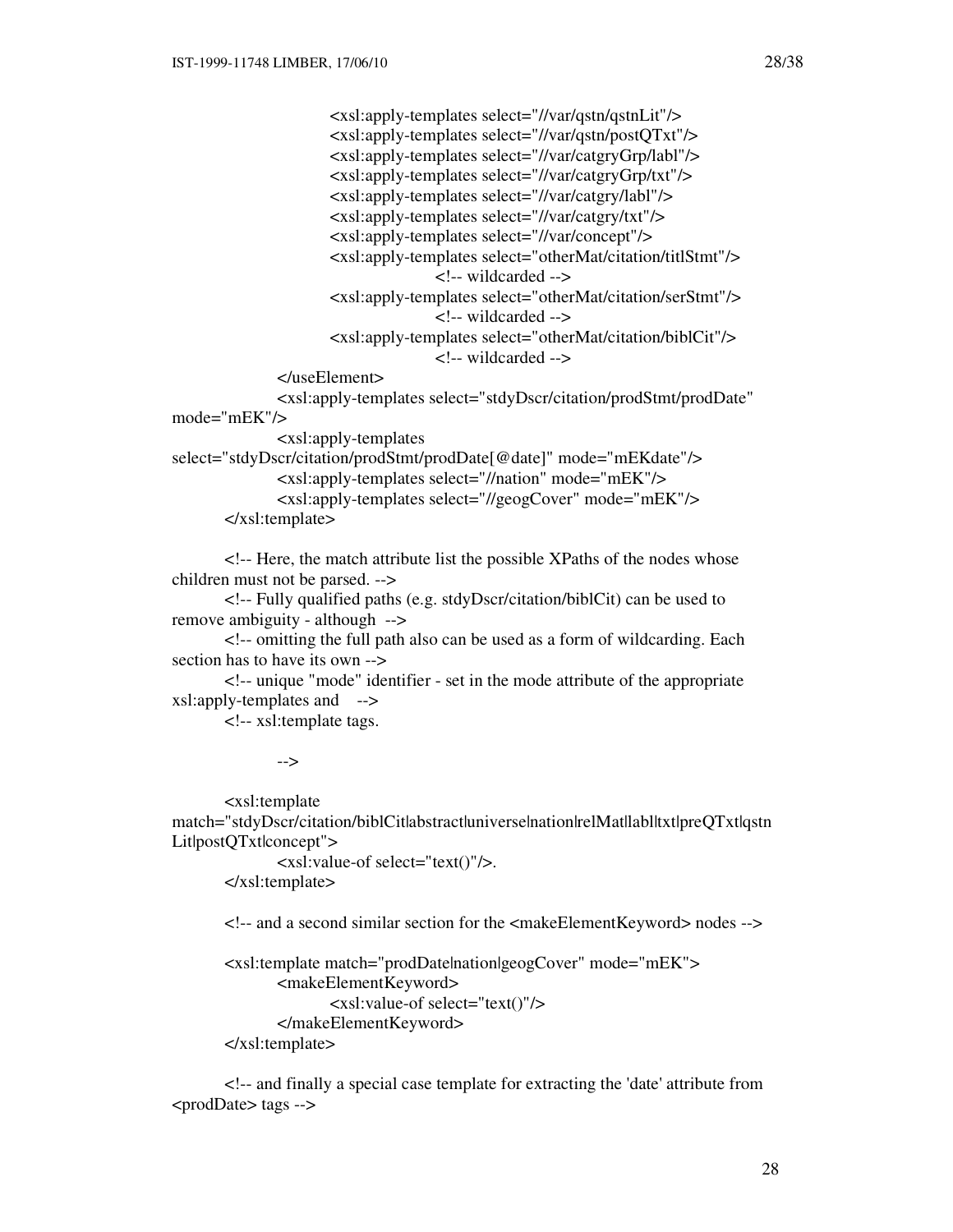```
 <xsl:template match="prodDate" mode="mEKdate"> 
      <makeElementKeyword> 
              <xsl:value-of select="@date"/> 
       </makeElementKeyword> 
</xsl:template>
```
<!-- the template for keyword tags already present in the source document -->

```
 <xsl:template match="*" mode="keyword"> 
       <keyword> 
               <xsl:value-of select="text()"/> 
       </keyword> 
</xsl:template>
```
</xsl:stylesheet>

# **5.5 Classifier Evaluation**

Once a classifier has been constructed it should be evaluated against the test set  $T_e$  to measure its effectiveness as a classifier against the classifications given to the test set by the human expert. Once the evaluation phase has been carried out, the parameters of the classification algorithm can be adjusted to generate a new classifier for evaluation. Thus by this iteration, an improved classifier can be developed.

The standard measures of effectiveness for text classification system are precision and recall.

*precision*: if a document *d* is classified under category *c,* then this decision is correct,

*recall:* if a document should be classified under category c, then this decision is made.

To make an estimate of these values, we test the classifier against the test set  $T_e$  and record:

*- FPi – the false positives for category c<sup>i</sup>* ,

- *TPi the true positives for category c<sup>i</sup>* ,
- *FNi the false negatives for category c<sup>i</sup>* , and
- *TN*<sup> $i$ </sup> the true negatives for category  $c_i$ .

Then precision and recall for category  $c_i$  can be estimated as:

$$
\hat{\pi}_i = \frac{TP_i}{TP_i + FP_i}
$$
\n
$$
\hat{\rho}_i = \frac{TP_i}{TP_i + FN_i}
$$

ˆThese can then be either *microaveraged* across all categories (summing over all individual decisions and then calculating precision and recall) , or *macroaveraged*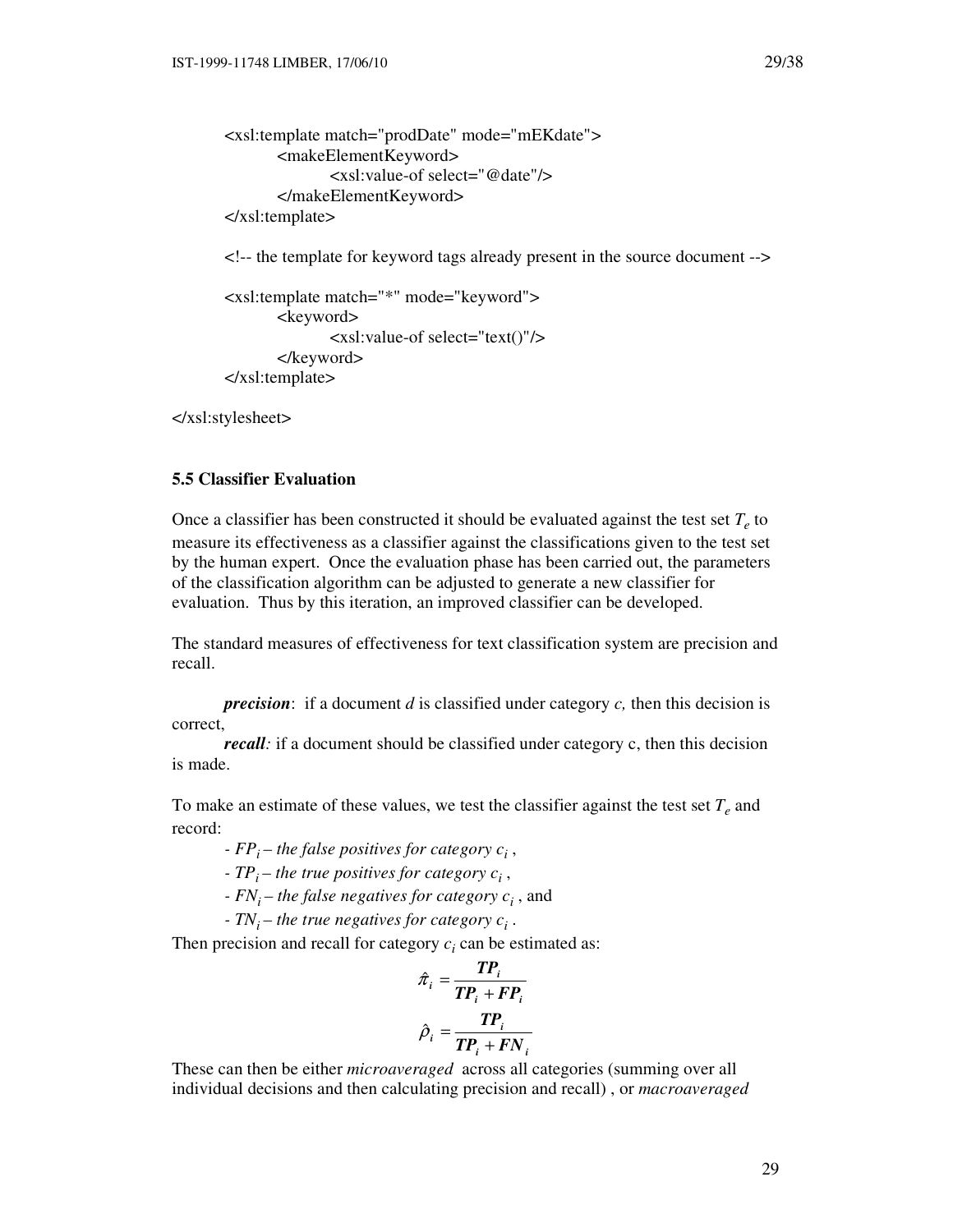(calculating the precision and recall for each category and then averaging those results.

Some trade-off between them – depends what you want to do! Is a low level of FN more important than a low number of FP? Trade off between missing relevant records and swamping

- short documents (e.g. questions) may want a higher recall (i.e. false positives more acceptable) and lower precision
- when searching for whole metadata records, then higher precision may be preferable at the expense of recall: some entries may be missed so that the user is not swamped with results.

Again, evaluations on these measures vary and are subject to empirical testing.

## **5.6 Multilingual Indexing**

In principle, both the indexing algorithm and particular methods can be used for classification over any language. Thus the same machine learning tool should be applicable to any set of metadata records.

Two components which are needed to support the algorithm in other languages:

Stop word lists (essential). Stemming algorithms (desirable but not vital)

It is suggested that a Web search (probably in the appropriate language) may well uncover suitable candidates for both of these.

A more complex problem is the need for a set of pre-classified records for training and testing. Without such a set the machine learning method will not be able to be trained. This would require a set of experts in the appropriate language to provide keywords for records in the suitable language using the appropriate language version of ELSST. This is a time consuming and expert task.

However, the task may be made easier as it observed that there are a significant number of studies in common across archives. If these have been indexed in one language, then it is reasonable to take that set of indexing terms, suitably translated, into the other language's record. This could provide an initial set of indexed documents to start the training process off in the second language. However, case should be taken that this training set is sufficiently large to be useful, and the results are carefully monitored by language experts.

## **6. Using the Indexing Tool**

### **6.1 Task Scenarios**

From the user's perspective two goals exist for which scenarios are described: creating a classifier, and classifying a metadata record with that classifier. Additionally, a variety of options are also available for the indexing tool. These are described in the next three sections.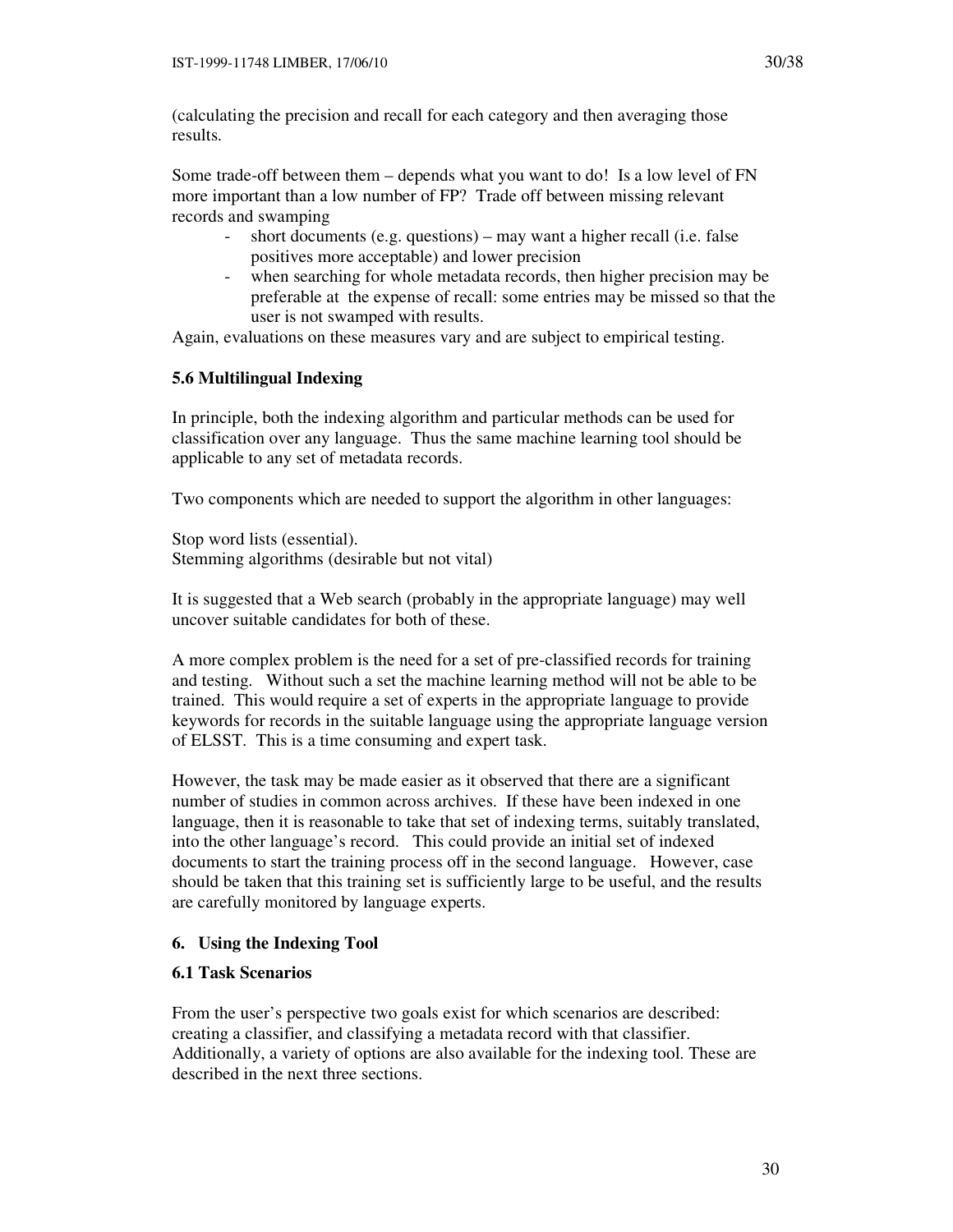### *6.1.1 Creating a classifier*

The goal of creating a classifier is broken down into 7 interaction dialogue steps between user and system:

Goal - Create a new classifier File/New Classifier Dialogue Box - options Create Button Dialogue Box - report number of keywords, testset options Test Button Dialogue Box - report precision and recall statistics.

Selecting *Menu File/New Classifier* brings up a dialogue box shown below.

| $   \times$ $-$<br>Limber Indexer                                                 |  |
|-----------------------------------------------------------------------------------|--|
| Edit Classifier Options Window Help<br>File                                       |  |
| 粕<br>p 04<br>볾<br>喘<br>Ġ<br>$\mathbb{E}\bigcap$<br>手                              |  |
| <b>Q</b> Create Classifier<br>⊠                                                   |  |
| Name Untitled Classifier                                                          |  |
| XML Profile to be used to parse metadata records<br>for use with this classifier  |  |
| g:/limbercode/profile.xml<br><b>Browse</b>                                        |  |
| Directory containing metadata records to be<br>used to construct the training set |  |
| g:/limbercode/data/training<br><b>Browse</b>                                      |  |
| Stopword list to be used with this classifier                                     |  |
| g:/limbercode/stopwords.txt<br><b>Browse</b>                                      |  |
| Term reduction: 1<br>☑ Perform Stemming                                           |  |
| <br>Cancel<br>Create                                                              |  |
|                                                                                   |  |

This requires the user to enter the locations of three files:

*XML profile* – a script written in XSL defining which parts of the XML document should be used to construct indexes, and which parts should have keywords attached to them.

*Directory of Metadata Records* – the directory where all the records in the training set are to be found in separate files.

*Stopword List* – the file to be used as a list of stopwords not to be used in the classification.

Options include:

*Perform Stemming* – whether words should be stemmed or not.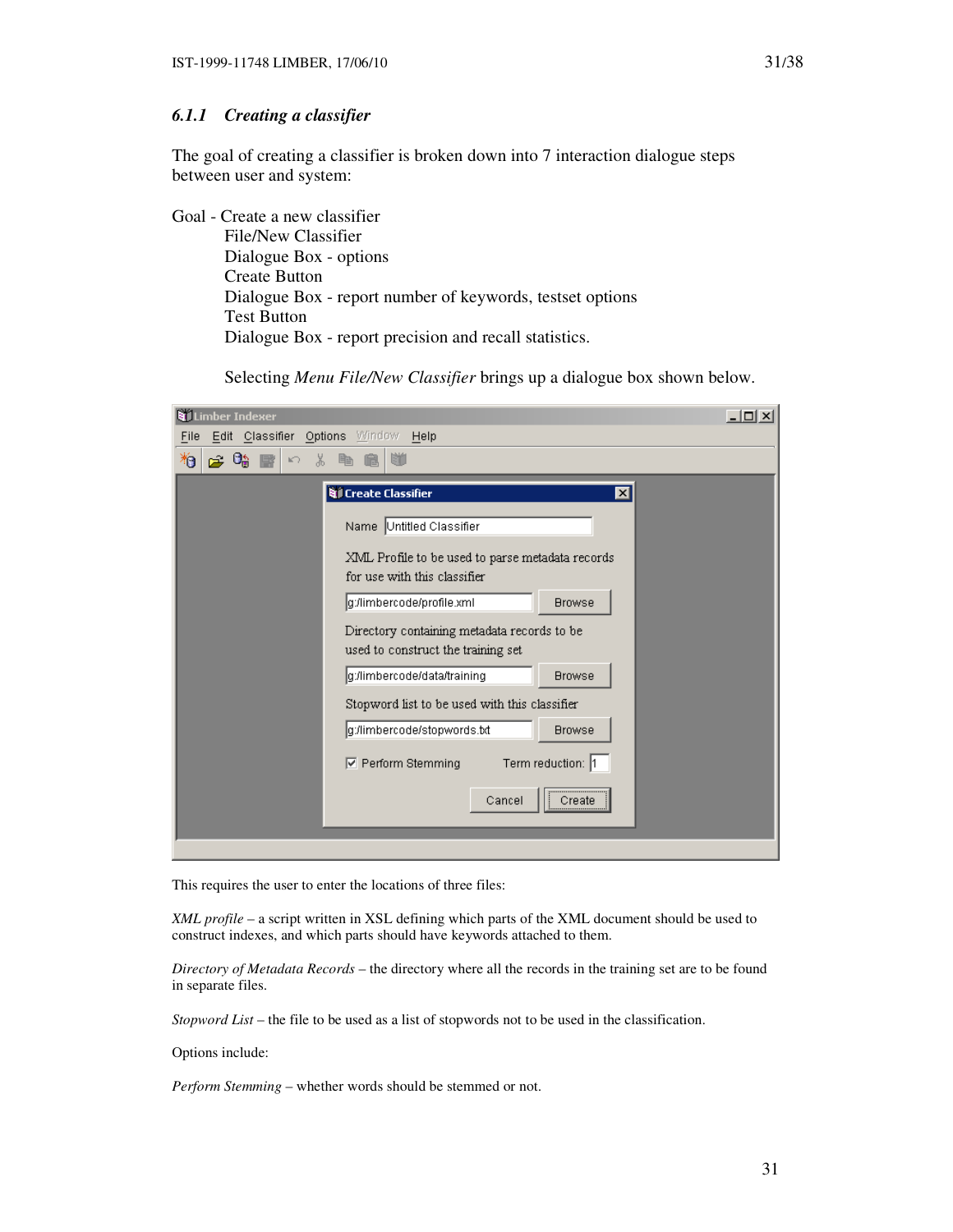Lastly the new classifier will require a name to be used later to call it.

When these items are completed, the user will select *create* button to create the classifier.

The classifier creation can take 30 minutes to an hour depending on how many files are stored in the directory of metadata records.

When the classifier has been constructed a classifier report dialogue box appears – shown below.

| <b>Nil Limber Indexer</b>                                                                                                                                                                                                                                                                                                                                                                                                                                                                                                                                                                                                                                                                                                                              | $\Box$ d $\times$                                                          |
|--------------------------------------------------------------------------------------------------------------------------------------------------------------------------------------------------------------------------------------------------------------------------------------------------------------------------------------------------------------------------------------------------------------------------------------------------------------------------------------------------------------------------------------------------------------------------------------------------------------------------------------------------------------------------------------------------------------------------------------------------------|----------------------------------------------------------------------------|
| Edit Classifier Options Window Help<br>File                                                                                                                                                                                                                                                                                                                                                                                                                                                                                                                                                                                                                                                                                                            |                                                                            |
| 60                                                                                                                                                                                                                                                                                                                                                                                                                                                                                                                                                                                                                                                                                                                                                     |                                                                            |
| ⊁Α<br>$\approx$ Ca Fi                                                                                                                                                                                                                                                                                                                                                                                                                                                                                                                                                                                                                                                                                                                                  |                                                                            |
| G:\LimberCode\data\test\testfile_85.xml                                                                                                                                                                                                                                                                                                                                                                                                                                                                                                                                                                                                                                                                                                                | $\blacksquare$ $\blacksquare$ $\times$                                     |
|                                                                                                                                                                                                                                                                                                                                                                                                                                                                                                                                                                                                                                                                                                                                                        |                                                                            |
| <codebook><br/><docdscr></docdscr></codebook>                                                                                                                                                                                                                                                                                                                                                                                                                                                                                                                                                                                                                                                                                                          | TrainingSetkNN1.lcs - Classifier<br>$ \Box$ $\times$                       |
| <citation></citation>                                                                                                                                                                                                                                                                                                                                                                                                                                                                                                                                                                                                                                                                                                                                  |                                                                            |
| <titlstmt></titlstmt>                                                                                                                                                                                                                                                                                                                                                                                                                                                                                                                                                                                                                                                                                                                                  | Name: Sample kNN Classifer for Small Training Set                          |
| <titl>XML codeBook for</titl>                                                                                                                                                                                                                                                                                                                                                                                                                                                                                                                                                                                                                                                                                                                          |                                                                            |
|                                                                                                                                                                                                                                                                                                                                                                                                                                                                                                                                                                                                                                                                                                                                                        | Training Set-                                                              |
| <prodstmt></prodstmt>                                                                                                                                                                                                                                                                                                                                                                                                                                                                                                                                                                                                                                                                                                                                  | 71<br>Term Reduction<br>Stemming<br>Documents<br>⊽                         |
| <proddate_date="2001-0< th=""><th>Discrete Keywords 1480<br/>Discrete Terms<br/>1853</th></proddate_date="2001-0<>                                                                                                                                                                                                                                                                                                                                                                                                                                                                                                                                                                                                                                     | Discrete Keywords 1480<br>Discrete Terms<br>1853                           |
|                                                                                                                                                                                                                                                                                                                                                                                                                                                                                                                                                                                                                                                                                                                                                        |                                                                            |
|                                                                                                                                                                                                                                                                                                                                                                                                                                                                                                                                                                                                                                                                                                                                                        | Profile Filename<br>g:/limbercode/profile.xml                              |
|                                                                                                                                                                                                                                                                                                                                                                                                                                                                                                                                                                                                                                                                                                                                                        | g:/limbercode/stopwords.bd<br>Stopword List                                |
| <stdydscr></stdydscr>                                                                                                                                                                                                                                                                                                                                                                                                                                                                                                                                                                                                                                                                                                                                  |                                                                            |
| <citation></citation>                                                                                                                                                                                                                                                                                                                                                                                                                                                                                                                                                                                                                                                                                                                                  |                                                                            |
| <titlstmt></titlstmt>                                                                                                                                                                                                                                                                                                                                                                                                                                                                                                                                                                                                                                                                                                                                  | Model:   kth Nearest Neighbour   -                                         |
| <titl>Central and East</titl>                                                                                                                                                                                                                                                                                                                                                                                                                                                                                                                                                                                                                                                                                                                          | er,                                                                        |
| 1992                                                                                                                                                                                                                                                                                                                                                                                                                                                                                                                                                                                                                                                                                                                                                   | k (number of neighbours) $ 7 $<br>threshold $(d)$ 3                        |
| <idno agency="UKDA">37</idno>                                                                                                                                                                                                                                                                                                                                                                                                                                                                                                                                                                                                                                                                                                                          |                                                                            |
|                                                                                                                                                                                                                                                                                                                                                                                                                                                                                                                                                                                                                                                                                                                                                        |                                                                            |
| <rspstmt></rspstmt>                                                                                                                                                                                                                                                                                                                                                                                                                                                                                                                                                                                                                                                                                                                                    |                                                                            |
| <authenty>Reif, K.<authenty>Cunningham,</authenty></authenty>                                                                                                                                                                                                                                                                                                                                                                                                                                                                                                                                                                                                                                                                                          | Test Classifier<br>Classify Document                                       |
| <othid affiliation="University of Essex, Wivenhoe Park, Colchester, Essex,&lt;/td&gt;&lt;/tr&gt;&lt;tr&gt;&lt;td&gt;England, C04 3S0" role="Research&lt;/td&gt;&lt;td&gt;&lt;/td&gt;&lt;/tr&gt;&lt;tr&gt;&lt;th&gt;&lt;/rspStmt&gt;&lt;/th&gt;&lt;th&gt;&lt;/th&gt;&lt;/tr&gt;&lt;tr&gt;&lt;th&gt;&lt;prodStmt&gt;&lt;/th&gt;&lt;th&gt;&lt;/th&gt;&lt;/tr&gt;&lt;tr&gt;&lt;th&gt;&lt;/th&gt;&lt;th&gt;&lt;fundAcoCommission of the European Communities&lt;/fundAco&lt;/th&gt;&lt;/tr&gt;&lt;tr&gt;&lt;th&gt;&lt;/prodStmt&gt;&lt;/th&gt;&lt;th&gt;&lt;/th&gt;&lt;/tr&gt;&lt;tr&gt;&lt;th&gt;&lt;distStmt&gt;&lt;/th&gt;&lt;th&gt;&lt;/th&gt;&lt;/tr&gt;&lt;tr&gt;&lt;td&gt;&lt;/td&gt;&lt;td&gt;&lt;distrbtr abbr=" ukda"="">The Data Archive</othid> |                                                                            |
|                                                                                                                                                                                                                                                                                                                                                                                                                                                                                                                                                                                                                                                                                                                                                        | <depositr>Zentralarchiv fuer Empirische Sozialforschung (Koeln)</depositr> |
|                                                                                                                                                                                                                                                                                                                                                                                                                                                                                                                                                                                                                                                                                                                                                        |                                                                            |

The next step is to test the classifier, by selecting the test classifier button.

This produces a simple report of the performance of the classifier.

### *6.1.2 Classifying a metadata record*

The goal of classifying a metadata record is broken down into 8 interaction dialogue steps between user and system:

Goal - Classify a document

File/ New Document dialogue box - Browse, write filename, Open button Classifier/*Name* - select the classifier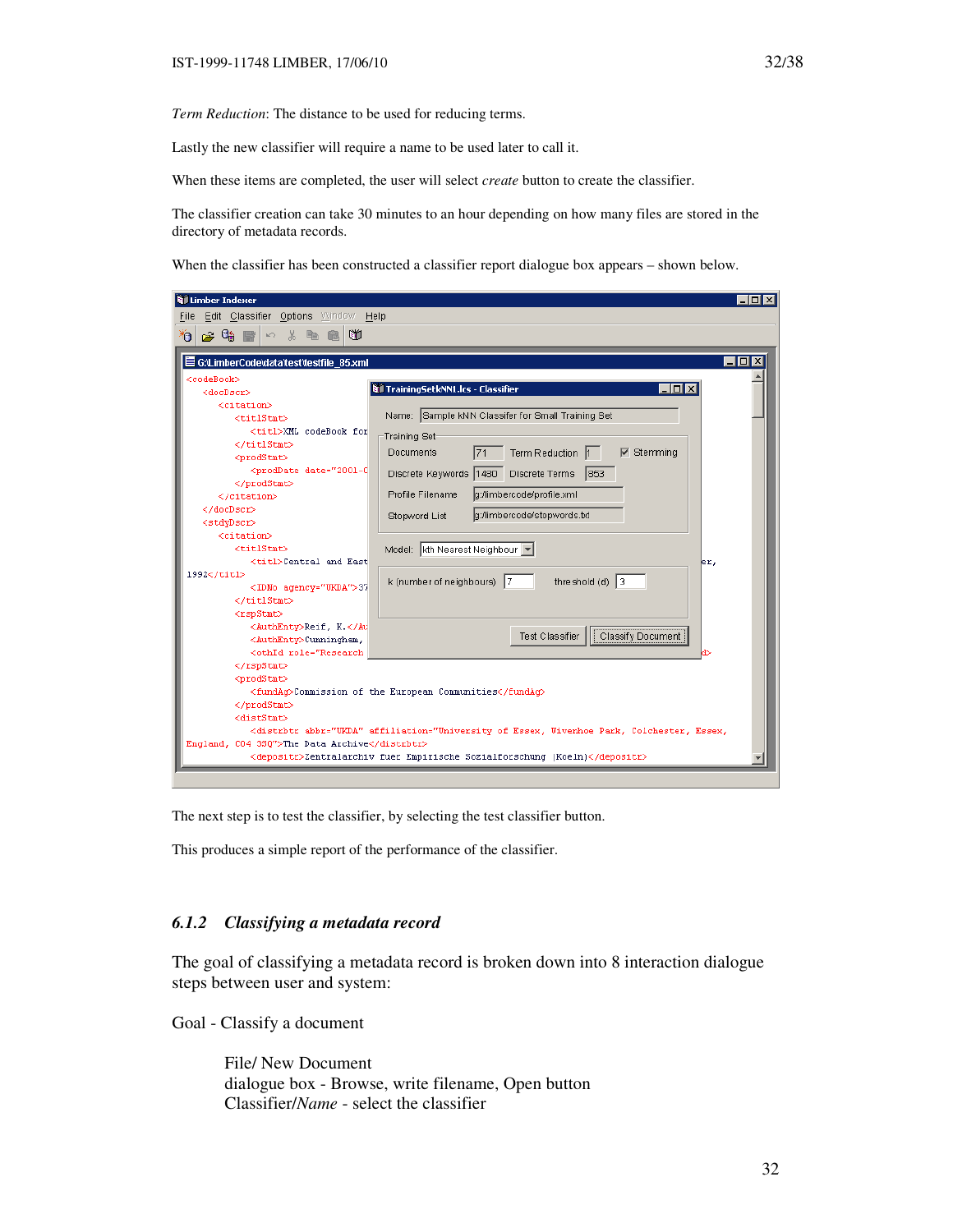dialogue box - set k & n button - Classify document classified metadata report - Edit/ Add, Delete, Copy File/Save document

Firstly the document must be opened with the menu item *File/ New Document* which results in the file being presented as shown below:

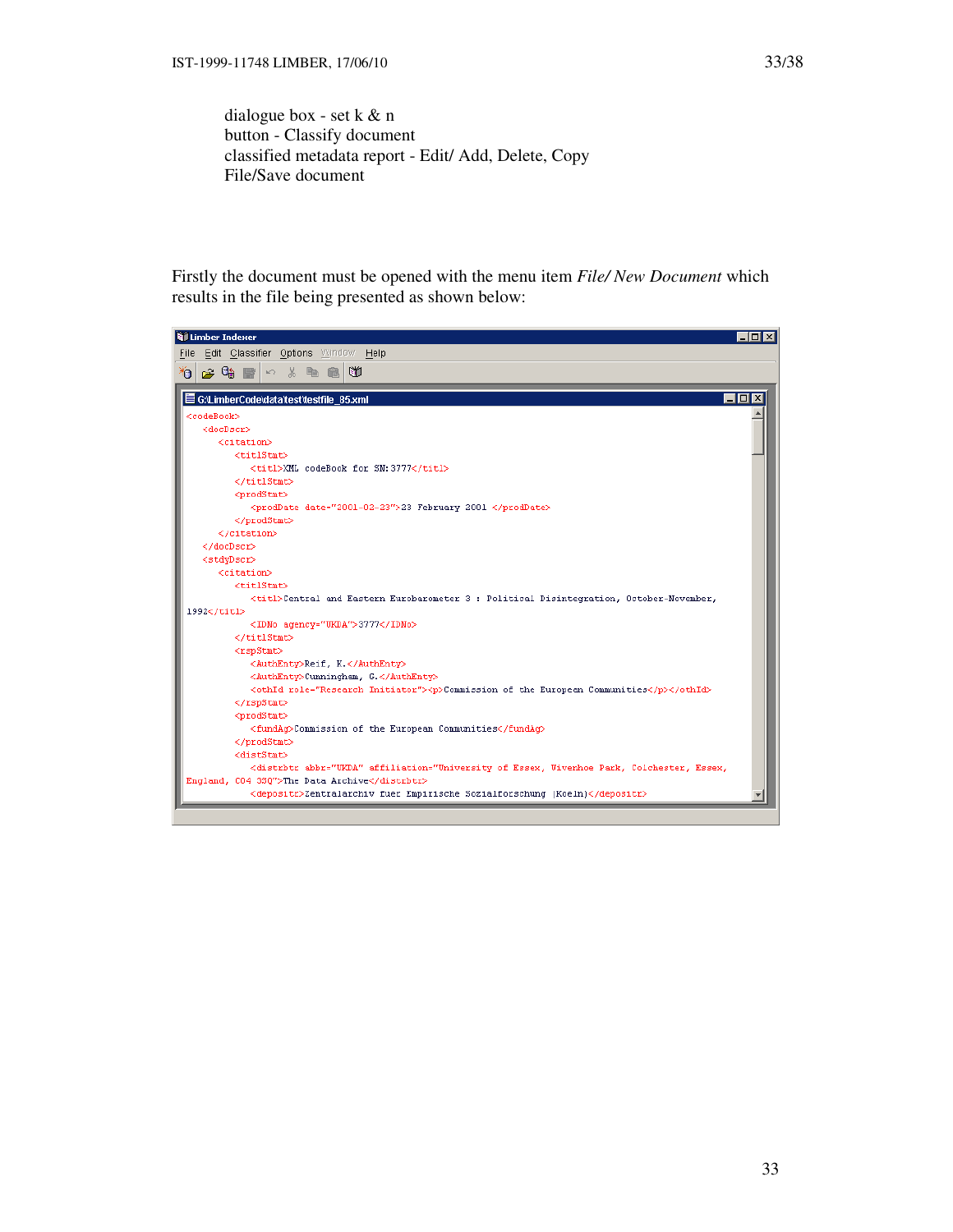In order to load a classifier, the classifier should be selection with the command: Classifier/*Name* 

This produces a simple dialogue box stating the classifier to be used – the same dialogue box used when a classifier is produced. Peramtiers such as  $k \& n$  can be set here before the *Classify Document* button is selected to classify the current document as shown below.

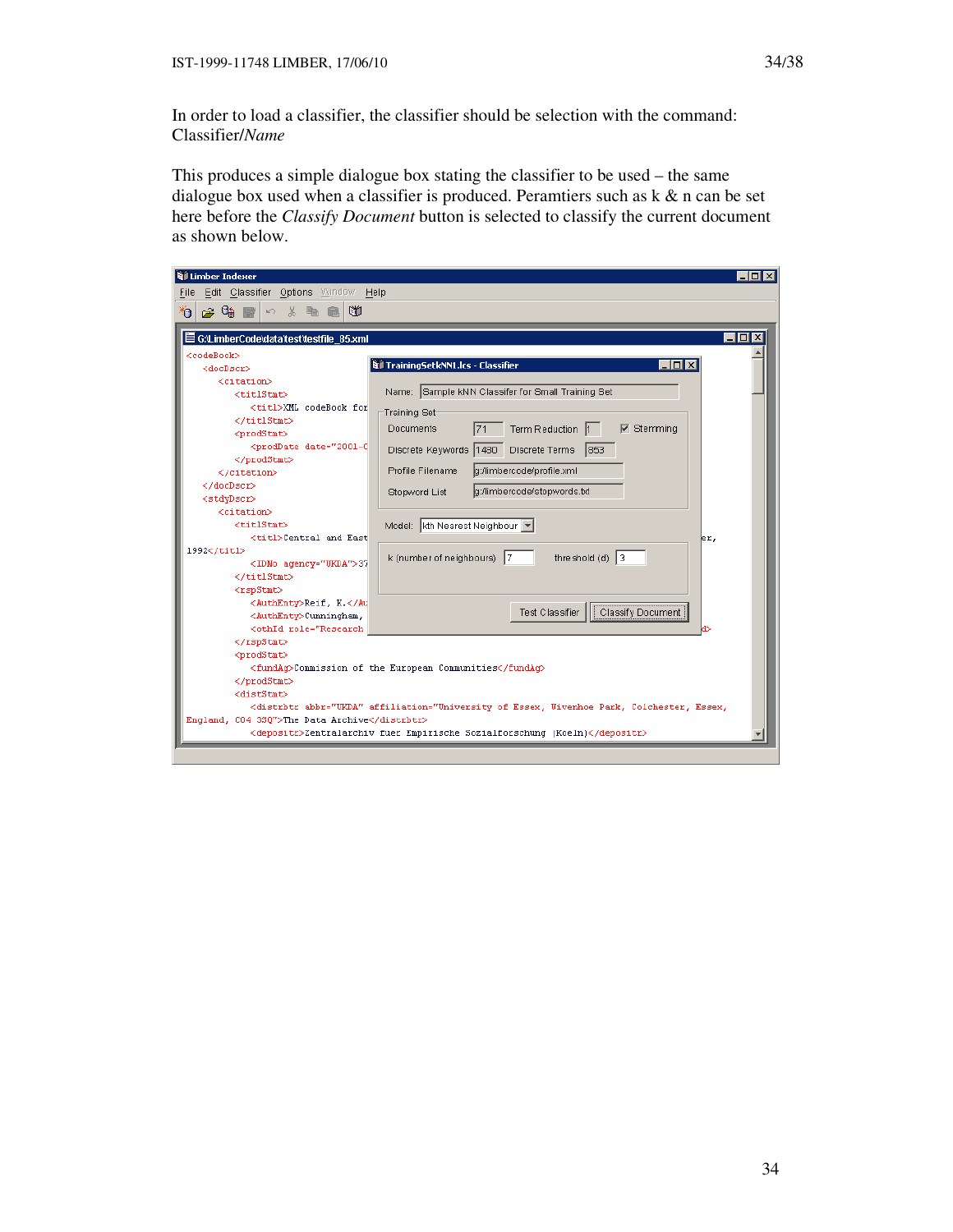Once the classification has been completed, the tool reports the classification made Metadata for this document, as shown below. editor's selections **Willimber Indexer**  $\overline{\phantom{a}}$ File Edit Classifier Options Window Help \*0 <del>20 3 3</del> 4 5 6 5 6 G:LimberCode\data\test\testfile\_85.xml  $\overline{H}$   $\overline{H}$   $\overline{X}$ Wivenhoe Park, Colchester, Essex,  $\blacktriangle$ Original Classified Final England, C04 3S0">The Data 1992  $1992$ 1997 Archive</distrbtr> AGE AGE AL RANIA AL BANIA . . . . .<br>AL RANIA ARMENIA ARMENIA RMENIA (depositr>Zentralarchiv fuer **BROADCASTING** Empirische Sozialforschung **BULGARIA BULGARIA BULGARIA**  $(Koeln)$ </depositr> **RYFLARUS BYELARUS BYELARUS** <depDate CENTRAL AND EASTERN EUROPE CENTRAL AND EASTERN EUROPE date="1997-09-29">29 September CENTRAL GOVERNMENT CENTRAL GOVERNMENT 1997 </depDate> CHILDREN <distDate **CITIZENSHIP CITIZENSHIP** date="1997-11-03">3 November 1997 CIVIL AND POLITICAL RIGHTS CIVIL AND POLITICAL RIGHTS </distDate> CIVIL SERVANTS **CIVIL SERVANTS** </distStmt> **COLOUR TELEVISION** <serStmt> CRIME <serName>(Central and CULTURAL GOODS SHIIIL<br>CULTURAL GOODS Eastern Eurobarometer Survey CULTURALLY DISADVANTAGED CULTURALLY DISADVANTAGED Series)</serName> **CURRENCIES** CZECH REPUBLIC CZECH REPUBLIC /serStmtD **CZECH REPUBLIC**  $\frac{1}{\sqrt{2}}$  ations DEFENCE **DEFENCE DEFENCE** DEMOCRACY **DEMOCRACY** DEMOCRACY <stdyInfo> DEVELOPING COUNTRIES -<br><subject> **COUNTRIES DEVELOPING DICTATORSHIP** Input **DICTATORSHIP** ECONOMIC AGREEMENTS ECONOMIC AGR EMENTS d>1992</keyword> file ECONOMIC AID ECONOMIC AID <keyword>AGE</keyword> ECONOMIC AND SOCIAL DEVELO ECONOMIC CO VDITIONS **ECONOMIC CONDITIONS** ECONOMIC CONDITIONS —<br><keyword>ALBANIA</keyword> EDUCATIONAL BACKGROUND **ECONOMIC R** CESSION CONOMIC RECESSION keyword>ARMENIA</keyword> ECONOMIC STEMS NOMIC SYSTEMS L BACKGROUND CATIONAL BACKGROUND **EDUCATION** .<br><keyword>BULGARIA</keyword> EDUCATIO AL INSTITUTIONS TIONAL INSTITUTIONS AL LEVELS **EDUCATI** EDUC **NIONAL LEVELS Ckeyword>BYELARUS</keyword>** EDUCAT AL SYSTEMS **EDUC/ VAL SYSTEMS** <keyword>CENTRAL AND **LEOTI** EASTERN EUROPE</keyword> Copy to Final Refresh Delete Any previous  $\begin{array}{c|c|c|c} \hline \text{Equation} & \text{Equation} & \text{Equation} \\ \text{classifications} & \text{Equation} & \text{Equation} \\ \hline \end{array}$ classification

In this display the different colours of text represent:

Blue: keywords found in the original input document

Purple: keywords proposed by the indexing tool based on the model

Green: keywords added by rules (place and people names).

This stage allows the human editor to use their skill to override the suggestions of the tool, or to add to them. This shows that the process is not an automatic, but an assisted indexing of the document.

The human editor can now use the editing controls at the bottom of the panel to move the terms which are judged to be appropriate into the left hand, final, column; or add new terms into this column that were not suggested by the classifier.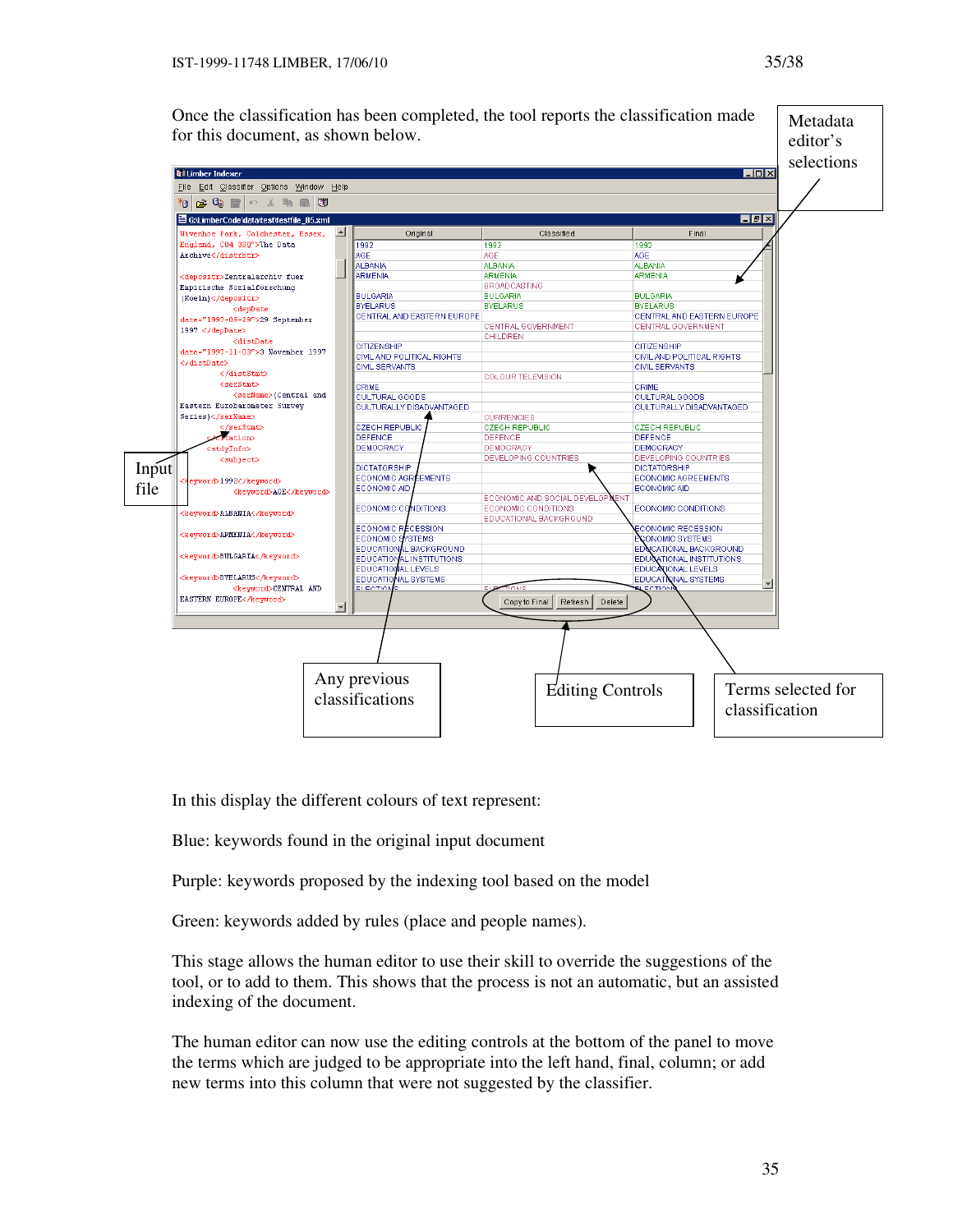# *6.1.3 Indexing Tool Options*

# **6.1.3.1 Look and Feel Options**

The top level Options menu allows the selection of the Look and Feel of the window system to be used for the Indexing Tool. This calls the standard Java Singset2 function to set the look and feel as one of Java, Motif, MS-Windows or Mackintosh. The last two are only available on the appropriate windowing system.

| Limber Indexer                                |                                                    |                               |                                     |       | $ \Box$ $\times$       |
|-----------------------------------------------|----------------------------------------------------|-------------------------------|-------------------------------------|-------|------------------------|
| Classifier<br>File<br>Edit.                   | Options<br>Window                                  | Help                          |                                     |       |                        |
| 粕<br>62 G<br>圖<br>K                           | Language                                           |                               |                                     |       |                        |
| <b>E</b> C:\Documents and S                   | Look & Feel ▶                                      | Metal                         | er/index tool/test/testfile 100.xml |       | $\Box$ $\Box$ $\times$ |
| <codebook><br/><docdscr></docdscr></codebook> | Origina<br>1998                                    | <b>CDE/Motif</b><br>● Windows | Classified                          | Final |                        |
| <citation></citation>                         | ADMINISTRATIVE AREAS<br>IAGE.<br>IALCOHOLIC DRINKS | $*1950$<br>*1994<br>*1996     |                                     |       |                        |

The purpose of this option is to allow users to set the look and feel to be one that they are accustomed to; that is as compatible with other tools as possible, and as consistent with their previous experience as possible to reduce planning errors and execution slips when using the tool's user interface.

The two screen images below show the classification dialogue box, and the main window using two different look and feel settings to illustrate the changes set by the option.



**6.1.3.2 Localisation Options** 

The menus and dialogue boxes have been designed to be internationalised using the string budling options in Java. Localisation options are available on the menu to set the language, number display, currency etc.. to one compatible with the end user.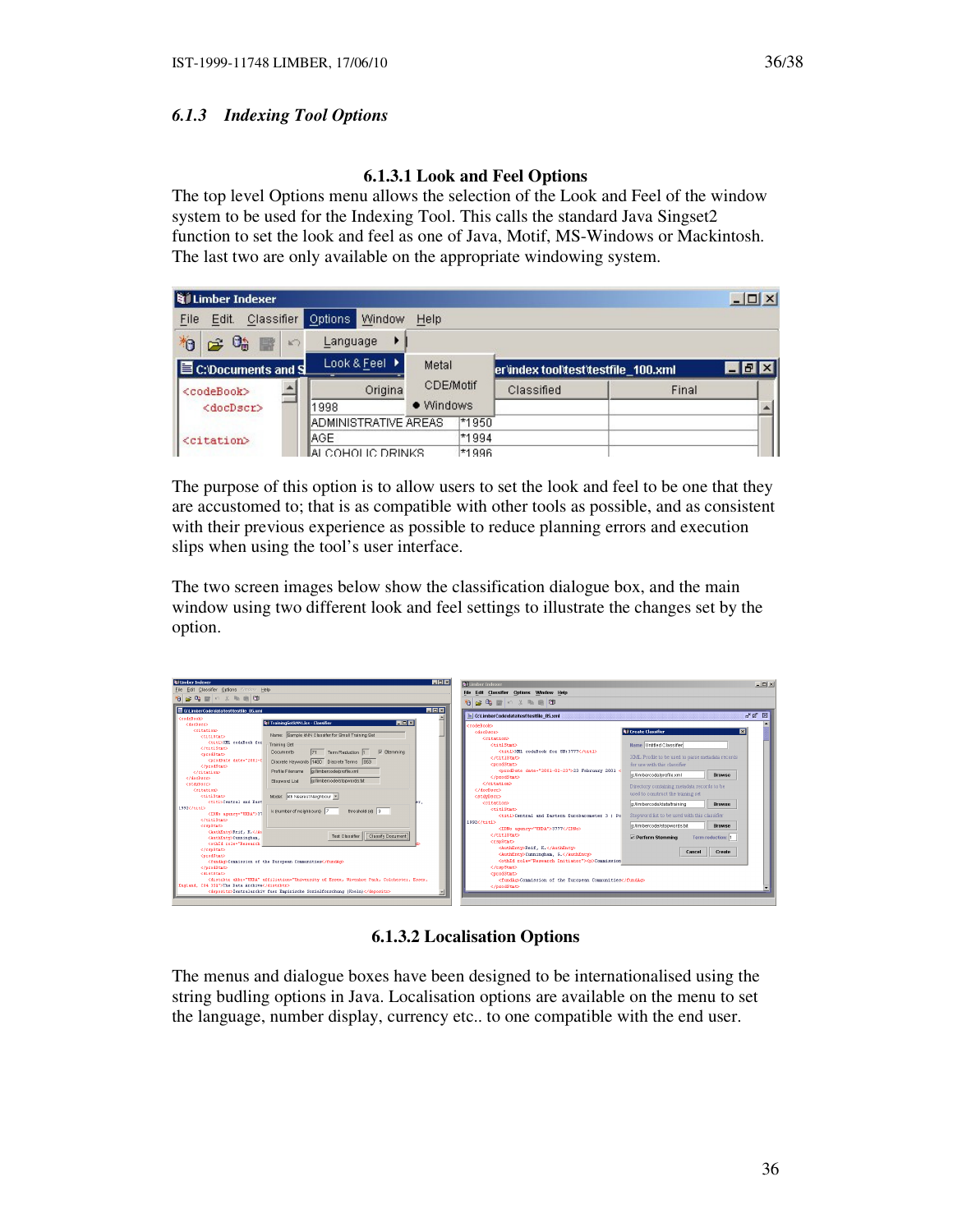| <b>Q</b> il Limber Indexer         |       |                              |               |         |         |                                      |       | $ \Box$ $\times$ |
|------------------------------------|-------|------------------------------|---------------|---------|---------|--------------------------------------|-------|------------------|
| <b>Classifier</b><br>Edit.<br>File |       | Options                      | Window        | Help    |         |                                      |       |                  |
| $\approx 0$<br>*o<br><b>B</b>      | $K$ ) | Language                     |               | English |         |                                      |       |                  |
| C:\Documents and S                 |       |                              | Look & Feel ▶ | French  |         | berlindex tool'test'testfile 100.xml |       | $ F$ $\times$    |
| <codebook></codebook>              |       |                              | Origina       | Spanish |         | Classified                           | Final |                  |
| <docdscr></docdscr>                |       | 11998                        |               | German  |         |                                      |       |                  |
|                                    |       | <b>IADMINISTRATIVE AREAS</b> |               |         | $*1950$ |                                      |       |                  |
|                                    |       | la∩⊑                         |               |         | $*1001$ |                                      |       |                  |

New localisation files can be added for novel languages/cultures as required.

# **6.1.3.3 Help**

The help menu item on the main window provides four options:

- 1) About box stating copyright information
- 2) Pointer to the LIMBER project pages on the web for any latest information
- 3) A tutorial on using the Indexing tool effectively the two preceeding sections of this document.
- 4) A reference document to the tool effectively this section on LIMBER in this document.

| Limber Indexer                        |                               |                   |         |                          |       | $ \Box$ $\times$ |
|---------------------------------------|-------------------------------|-------------------|---------|--------------------------|-------|------------------|
| Classifier<br>Edit.<br>File           | Window<br>Options             | Help              |         |                          |       |                  |
| 柏<br>Oh<br>圖<br>$\kappa \gamma$<br>ದಿ | Ü<br>酯<br>$\frac{1}{26}$<br>自 | Tutorial          |         |                          |       |                  |
| C:\Documents and Settings\mdw73\My D  |                               | Reference         |         | pl'test'testfile 100.xml |       | $ F$ $\times$    |
| <codebook></codebook>                 | Original                      | LIMBER on the web |         | d                        | Final |                  |
| <docdscr></docdscr>                   | 1998                          | About             |         |                          |       |                  |
|                                       | ADMINISTRATIVE AREAS          |                   | ™1950   |                          |       |                  |
| <citation></citation>                 | IAGE.                         |                   | *1994   |                          |       |                  |
|                                       | IALCOHOLIC DRINKS             |                   | *1996   |                          |       |                  |
|                                       | IALLOTMENTS                   |                   | $*1998$ |                          |       |                  |

# **6.2 Installation and Use of the Indexing Tool**

The indexing tool is distributed as a Java Archive, in a Zip archive file.

The Java Archive should be unzipped into a directory. The dependency is on the Java API for XML parsing. This archive is included in many distributions of Java, but if not it can be obtained from: http://java.sun.com/xml/jaxp/index.html and included in the lib/ext directory of your JDK installation.

Double clicking on the archive will activate the programme.

## **6.3 Conclusion and Future Work for the Indexing Tool**